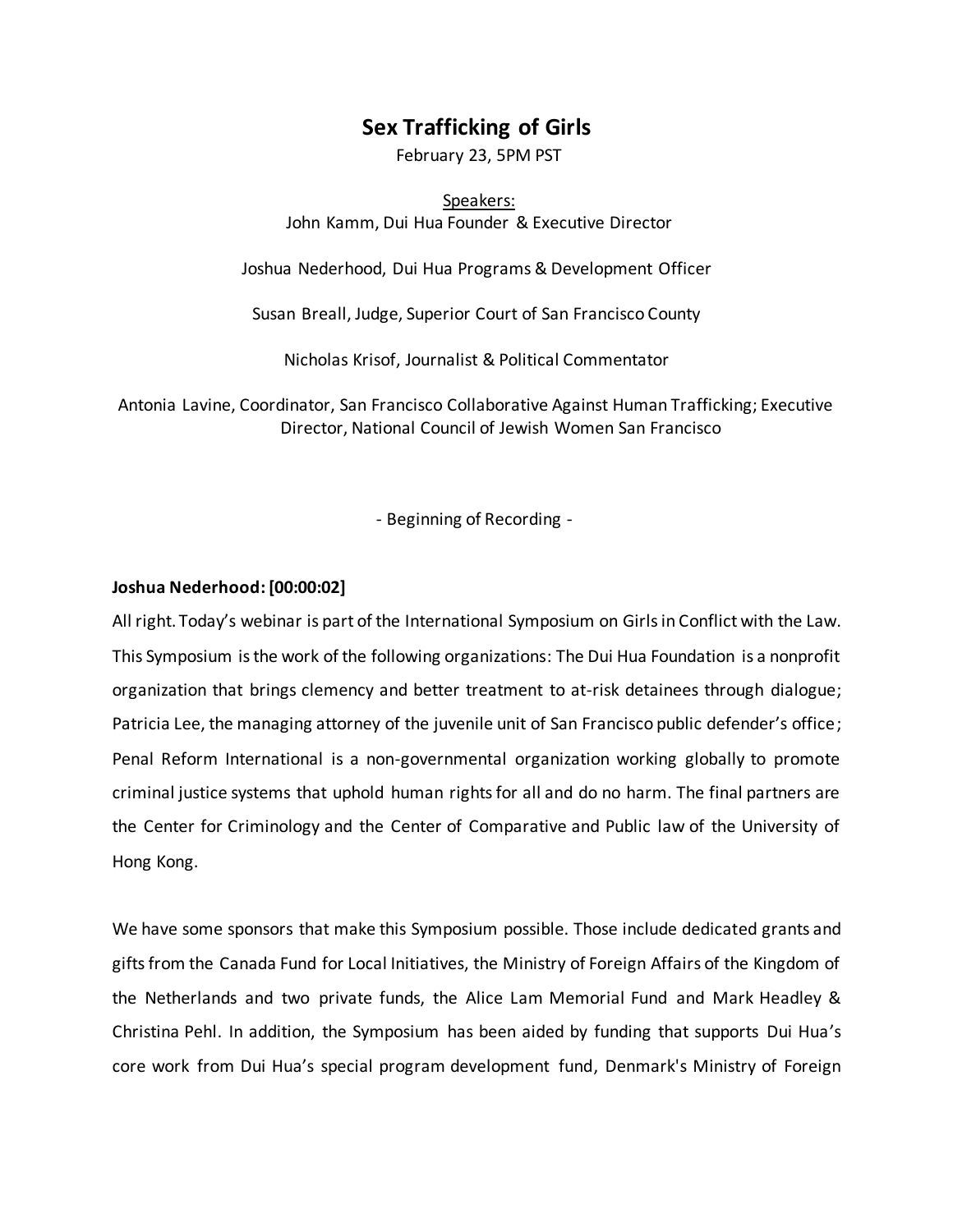Affairs, Sida—the Swedish International Development Cooperation Agency—and the Norwegian Ministry of Foreign Affairs.

I would like to turn things over now to Mr. John Kamm. John Kamm is the executive director of the Dui Hua Foundation. John, can you turn on your video?

### **John Kamm:**

All right, there we go. Thank you, Joshua and welcome to all for joining us on this 10<sup>th</sup> webinar in a series of webinars that together make up the first International Symposium on Girls in Conflict with the Law. Joshua has already listed the partners, the organizations, and individuals that have made this possible, for which we are very grateful. This is a three-year effort to put this together. We have overcome many obstacles. Initially this Symposium was to be an in-person event taking place in Hong Kong in April of 2020.

Well, that proved to be impossible for various reasons, the civil unrest, and, of course, the pandemic. Then we were switching it to San Francisco and that too had to be delayed and transformed into this virtual series. It's been extremely challenging working across so many times zones. We have presenters and audience on five continents. So, here we are today. Today's session is being joined by people in North America, South America, and Asia, but I do want to stress, all of these webinars are recorded and put online.

Eventually, they will be put into our dedicated website, which will be made public, we hope, on March 8<sup>th</sup>, which is International Women's Day. Now, you can look here at the past Symposium events to get some idea of what we looked at. We've looked at how girls are treated in Africa, the Middle East, Hong Kong, South China, as I said, Africa, the Middle East, but also, very interesting, how Indigenous girls have been treated in Canada and in Hawaii. Next slide.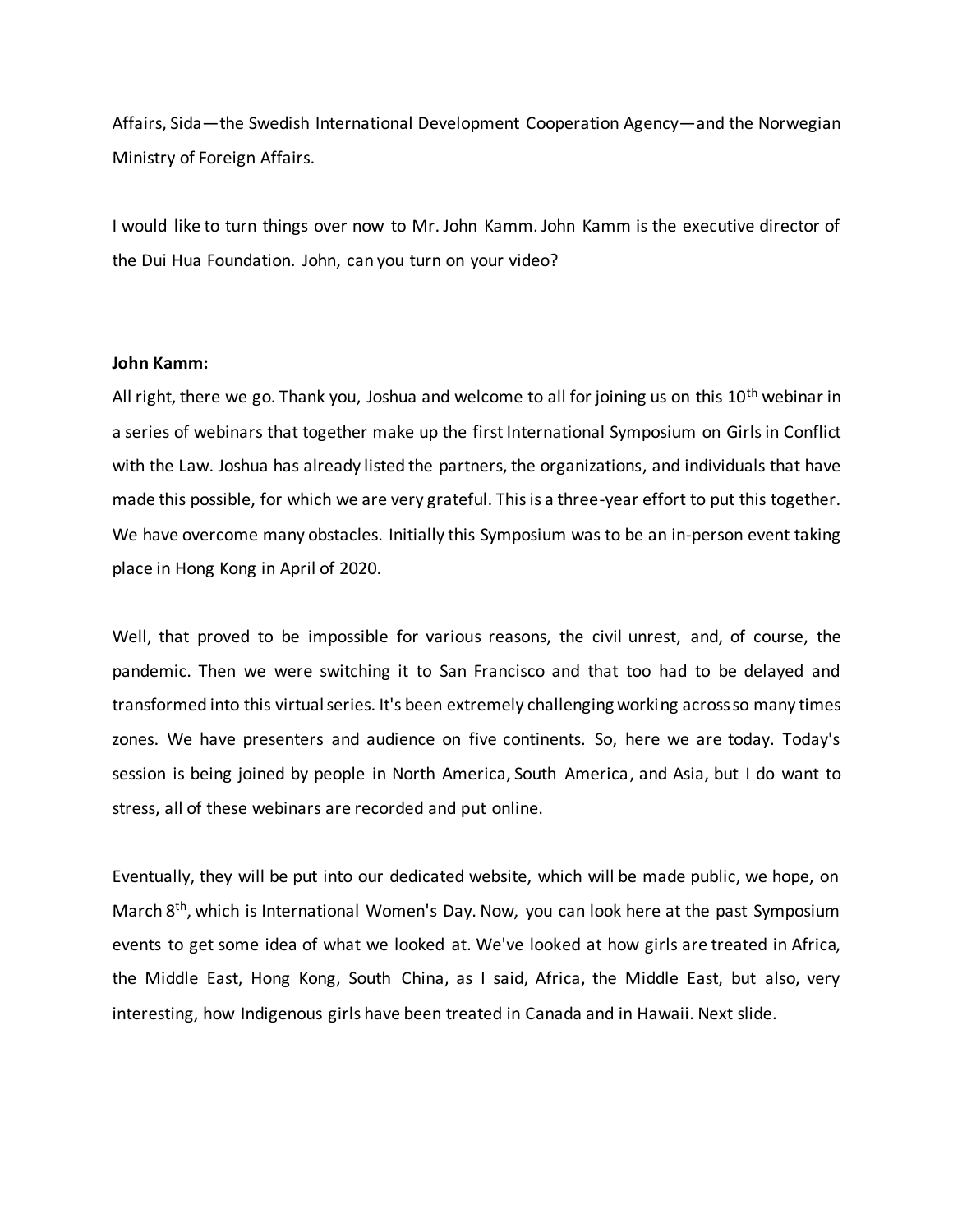Again, the next one, the  $11<sup>th</sup>$  will be on March the  $2<sup>nd</sup>$ . Now, let me quickly introduce the speakers. Today we'll be hearing from Judge Susan Breall and Antonia Lavine, both are leading members of the San Francisco Collaborative Against Human Trafficking. Judge Breall, in addition to being the co-chairperson of the collective is the founder and created the first girls' court in San Francisco, which handles all cases involving girls at risk of sexual exploitation and trafficking.

Antonia Lavine is a lawyer, advocate, community leader. She is also the coordinator of the San Francisco Collective. She, in addition to talking a bit about her work in San Francisco, will also be addressing how girls have been treated in Eastern Europe. She was formerly a prosecutor and criminal law expert in Eastern Europe, Bulgaria. She will be addressing that situation. We haven't had anyone speaking about the situation of girls in Eastern Europe, so this is very welcome.

Finally, my old friend, Nick Kristof. I met Nick more than 30 years ago in Beijing. He has won two Pulitzers, a number of humanitarian awards, and he has distinguished himself in recent years as a fierce opponent and advocate for justice for girls trafficked. So, without further ado, what I will do now is turn this over to Judge Breall and Antonia Lavine to say a few things about their work here in San Francisco and in Eastern Europe. Susan, Antonia, the floor is yours.

#### **Susan Breall:**

Thank you so much. I want to welcome everyone and thank you, John Kamm, Patty Lee, and all the sponsors of these amazing conversations about girls in conflict with the law. It's really a privilege to be here as part of this global conversation regarding sex trafficking of girls. I want to begin by mentioning a saying we have at the National Council of Juvenile and Family Court Judges, which is, "there is no such thing as a child prostitute." What we mean by that is that it is really incorrect or improper to classify or label a girl or such a child as anything other than a survivor of commercial sexual exploitation because, to do otherwise, often promotes a young person, a young girl, to label themselves and to consider themselves as only a prostitute.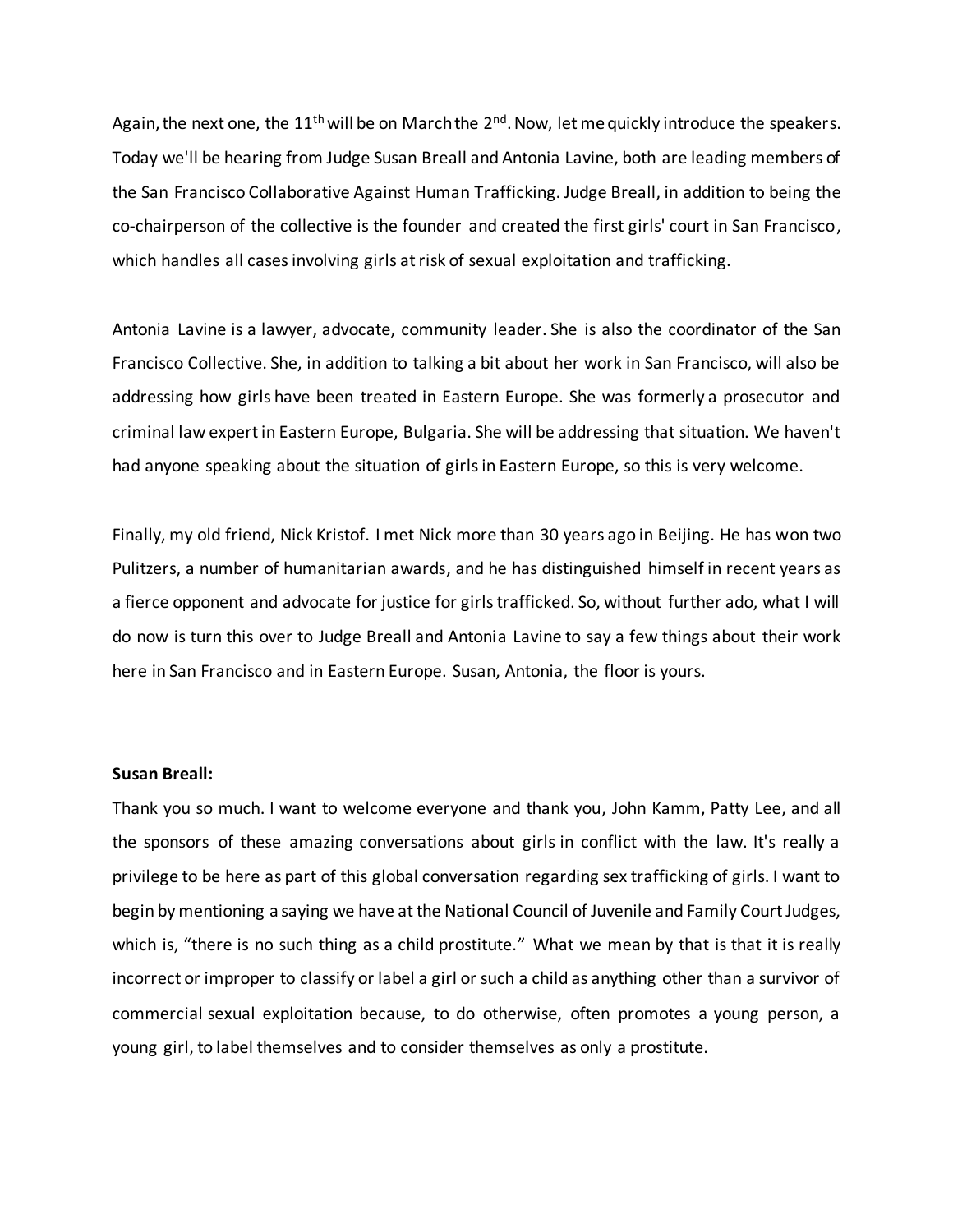I had a young girl who came back into my courtroom and I said, "I'm so glad to see you back. I've been worried about you. Where were you?" She said, "I was CSECing." CSEC is a term that stands for Commercial Sexual Exploitation of Children. She had turned that into a verb. That's what she told me she had been doing. I have to say that, for too long, courtrooms around the United States, courtrooms such as my own, have had a great deal of difficulty engaging young girls between the ages of 12 and 18 who have been commercially sexually exploited, and too many young girls have not been helped by our court systems, and it's through no fault of judges, but judges are really not trained. Even when they are trained, they have a great deal of difficulty engaging young girls and getting them safe and back into care.

Girls go missing in many jurisdictions around the country. Sometimes finding those girls is only perfunctory by the authorities, the local authorities, and the girls have not gotten back into care. Many of these girls are not in school. Many of them have high rates of teen pregnancy, lack sexual health services, and haven't addressed their trauma. When I say "trauma", not just the trauma of being exploited, the trauma that they experienced in their homes of origin, which sometimes have caused them to leave home and be recruited into a life of exploitation and trafficking.

A courtroom model I implemented to try to reengage these young survivors is a harm reduction model. It's a team approach to handling these cases. I really feel that it's incumbent upon judges and tribal courts to have a multidisciplinary team approach when handling girls who are commercially sexually exploited. The team I have is comprised of advocates from a nonprofit called Huckleberry House, an amazing organization that has a unit and program called the Heart Program which has experience in precisely these kinds of situations and these clients. Also on my team is a child protective services worker, a social worker, an attorney that the court appoints for each girl, a government attorney, also known as a city attorney, and then a CASA, or a Court-Appointed Special Advocate.

The goal of my multi-disciplinary team approach is to help reengage these girls into services they're absolutely entitled to, such as safe housing, such as education and therapy. The model I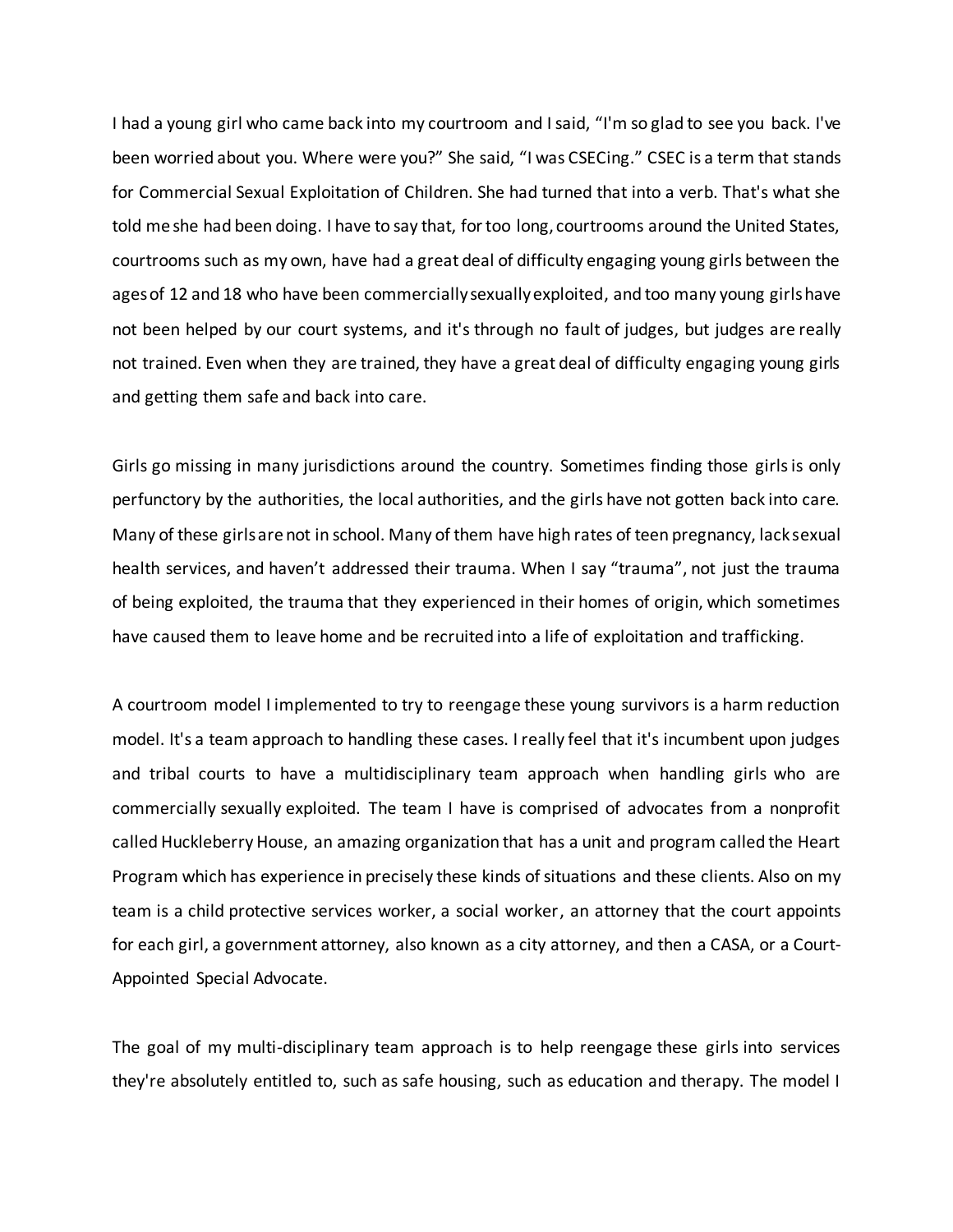have includes intensive discussion with the Collaborative, the team, before the girl comes into the courtroom, whether it's a virtual courtroom or the actual courtroom, and then another intensive discussion with the girl herself. When these girls fail to show up, and they often do or sometimes they go missing again, we work hard to find them. We do find them.

They are not detained. They are not incarcerated. We want them to be safe. We work with these girls to come up with their own individual plans, their own individual goals. Many goals are the same, they want to stop running from place to place. Some of their goals are to graduate from high school. One young girl has a goal to learn how to cook, and we're trying to get her a scholarship to the Culinary Academy. When the goals are achieved or even partially achieved, each individual girl is rewarded. Again, the rewards are survivor-centered, they're the goals and rewards that they devise for themselves.

Many girls want gift cards as their reward, but one girl just wanted a pair of false eyelashes, and another girl wanted a pair of warm slippers. We don't force these girls to do anything. Our goal is to reengage them in services but, when they are forced, when a judge issues an order, a mandate, then sometimes this can be very triggering for the youth and the youth won't reengage. Most of all what they want is a regular home. They don't want to go into a group home, they don't want to go into a shelter.

These are some of the challenges. I can't say that all of them have been reengaged with services. I can tell you how wonderful it is when they do reengage. I had about seven girls today in my enhanced calendar and I'd say four of them were doing pretty well. That's 50%, maybe more than 50%, but I want to ask you, Antonia, you have been to my court, you've seen my enhanced calendar, and we call it the enhanced calendar, we don't want to label it a trafficking calendar, I'm wondering your thoughts on that, and I'm wondering if you can talk about whether there are any models similar in Eastern Europe or what's going on in Eastern Europe with girls involved in sex trafficking?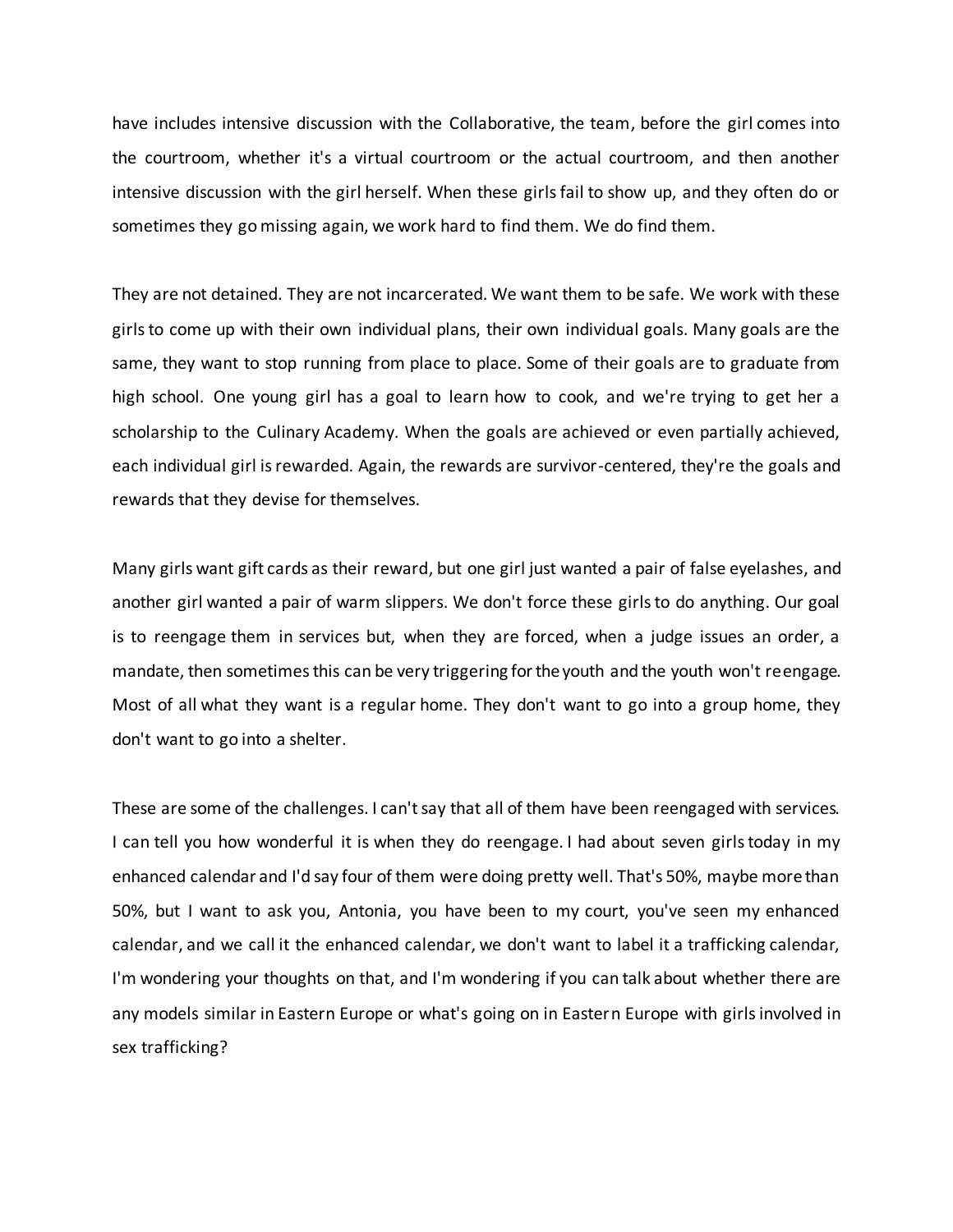#### **Antonia Lavine: [00:13:43]**

I want to start with thanking the organizers, John and everybody else that worked on this incredible conference, for including me. I am very honored to be on a panel with such distinguished speakers. Judge Breall and Nick, thank you so much. Then I was very honored to be invited then to have the opportunity to attend procedures at Judge Breall's court. The ambience in this court is incredible. I think that this is exactly what the survivors of human trafficking need, especially when they are children, a warm welcoming adult who is willing to understand their challenges in life, their struggle in life and offer them friendly, in many cases, advice and mentoring but also being interested in what they have to say, what they see important in their life and offer also some discussion, even, on the issues.

Thank you, Judge Breall for all the work with girls, and not only girls. It's incredibly important in their life to be viewed as individuals and be given an opportunity to play a role in determining their future. An incredible experience. When I think of the courts in Europe, and we can include even Britain, the procedures are very similar. When we speak about children and, in our case today, about girls, many experts are being invited to these court procedures. The law in most of the European countries requires experts, psychiatrists, psychologists to attend mandatory the conversations of the court with children survivors of trafficking and perpetrators because we know, from our experience, that very often, unfortunately, children involved in sex trafficking, also perpetrate variety of crimes.

I want to point out one important difference when we compare the United States. It's very hard to make its procedures, including human trafficking, but we know legal area's uniform to the extent this is possible if we pay attention to sovereignty of the countries. What's helpful in the case of Europe is, first, the extensive body of law focusing on human rights, the work of the criminal justice system and the court system as a whole and, of course, the European Court of Human Rights ruling on daily basis. Some cases, including survivors of human trafficking, sue the countries, governments, for violations of their human rights.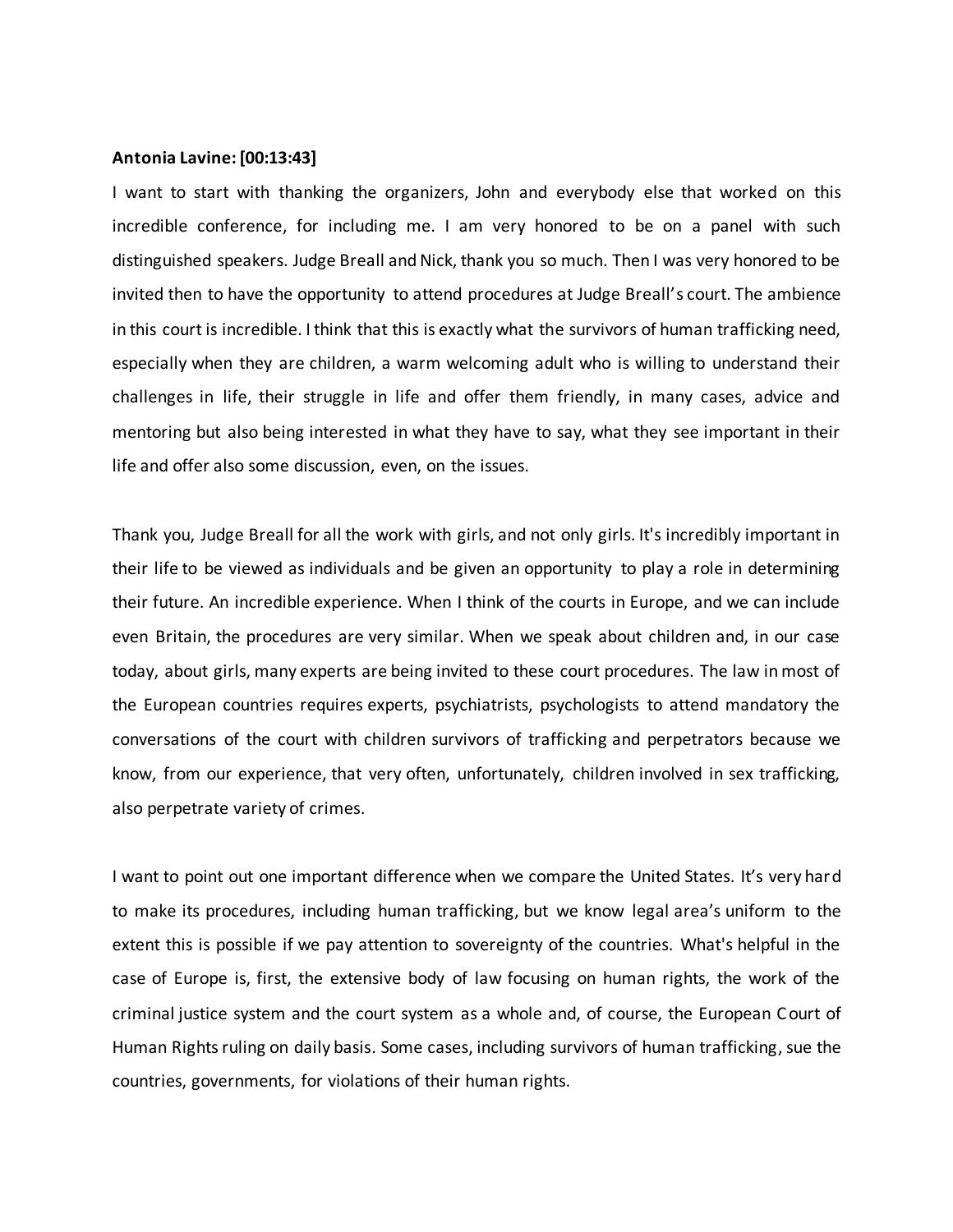Based on this legislation and court precedent, the countries, just by the virtue of being members of the European Union or working under the umbrella of the Organization for Cooperation in Europe, developed their own legislation. They are required, literally, to comply with this legislation and to comply with the international treaties signed by the members of the European Union. If they do not comply, they receive respective rulings by the European Court. What follows as a logical result of the fact that such legal framework and court precedent framework is provided to the countries, is the day-to-day, the operative level of cooperation.

When we speak about children, and particularly girls, what the survivors of human trafficking, of sex trafficking, girls, benefit from is this cooperative mechanism. Europe has a name, the National Referral Mechanisms and inter-European referral mechanism for survivors of human trafficking for victims. A very extensive part of this referral mechanism is focused on children. As we know, mostly girls are involved in sex trafficking, not only girls but predominantly. This is a gender sort of violation of human rights and crime.

Under these referral mechanisms, there are de facto protocols on how the variety of agencies working with children under abuse or whose rights are violated, including by the family—all these agencies play in the work, similarly to what we do in the United States but also the countries between them are able to work on repatriation of a victim safely and ensuring that that big team moving from Bulgaria to Belgium or from Belgium to Moldova will receive the same amount of services and protections of their rights.

Just because we are advancing in time, I will give an example with Bulgaria. Bulgaria has a national commission on combating human trafficking with regional commissions in several places, a law which prescribes the procedures, how specifically you work with children and, particularly, with girls. There is a specialized shelter for children. Europe requires children to be in specialized shelters, not mingling with adult survivors of human trafficking.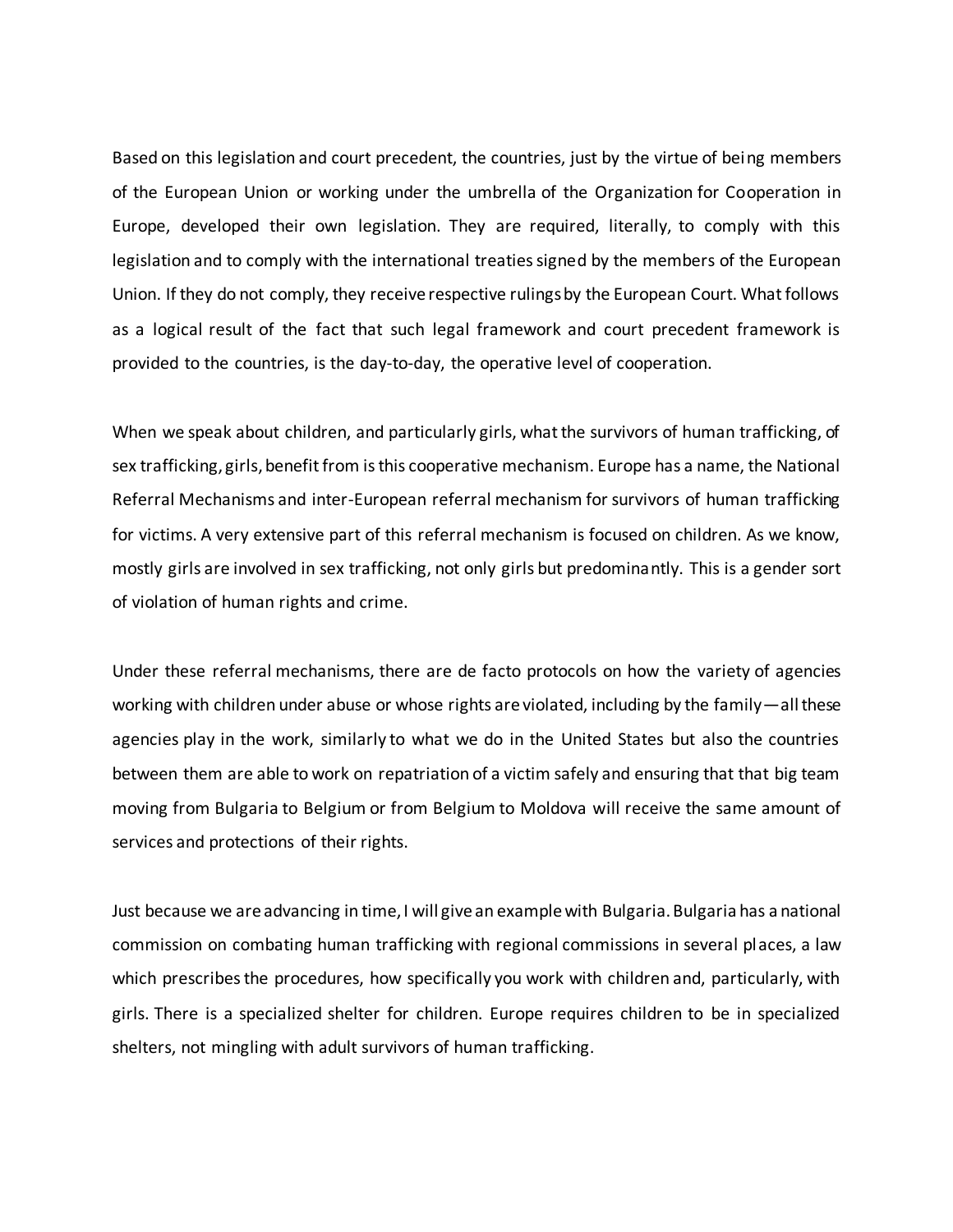Then the protocols prescribe how the agencies, the child protection agencies, the criminal justice system, and law enforcement refer the victims to services that are appropriate for them. One very new, because John mentioned how important is that, very new directive of the European Union focuses – the Organization for Cooperation and Security in Europe refers to COVID-19 and the new challenges to survivors of human trafficking. It's a guidance to the countries on how to work and how to approach these challenges, but I am very interested about the challenges in San Francisco. I wanted to ask Judge Breall how the pandemic and all the limitations around the pandemic affected the work of your court with girl survivors of human trafficking.

### **Susan Breall:**

First of all, trafficker exploiters are operating a bit differently now. They are not putting girls out on the street to recruit buyers. A lot of the business is going onto the internet for commercial sexual exploitation and trafficking. There are a lot more young girls who are advertising themselves on the internet, both the regular internet and something called the deep web, which is a deeper kind of internet that I don't quite understand but it's a way to hide the girls and exploit them even further but it's also much more difficult to engage young girls who have come into the courtroom, who – as a judge, I would get off the bench, I would give the girls a hug. I would give them a gift card. I would smile. I didn't have to smile through my mask, I would smile directly at them, they knew my face.

It's a little bit more difficult when we have a virtual courtroom because of the pandemic and we're operating on a Zoom-type platform called BlueJeans, which is much more confidential. Still what impresses me is, many of the young girls are still engaging in the virtual courtroom process, but it is more difficult. A smile without a mask goes a long way when you're talking about a young person who's been through a horrendous experience, a hugely traumatic experience, not to mention the original traumatic experience that caused them to end up in my courtroom to begin with.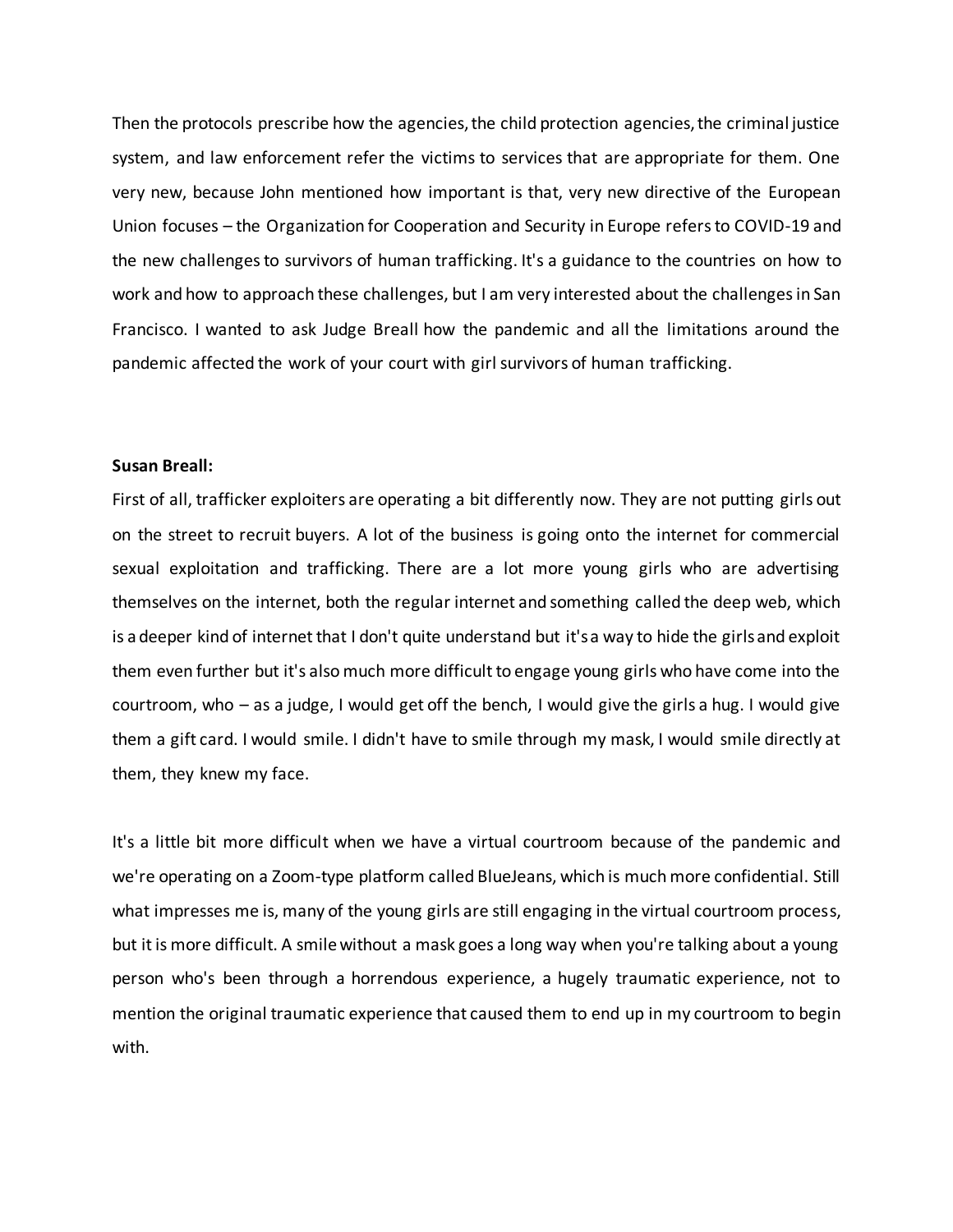It's 180 degrees different in some ways because there's not that direct connection, but, in other ways, you're still making a connection, hopefully, that's a good connection with the young person. What I found interesting, Antonia, is what you talked about in terms of uniform laws in Europe, which is really a wonderful thing because we don't exactly have uniform laws throughout the United States. In California, it is no longer a crime for a child to engage in a commercial sex act, often termed prostitution. That is not a crime anymore in California, but it is still a crime and a young person under the age of 18, sometimes under the age of 21, can be charged with prostitution in other states. So, it's really wonderful to have uniform laws in a lot of ways.

# **Antonia Lavine: [00:26:33]**

Well, a country like Britain or Germany, for example, would have different general legislation from countries like Romania and Bulgaria but through use of their local legal concepts, each of the countries ensures that they are able to comply with the requirements of the European Convention on action against trafficking human beings. It's also very helpful that most of the countries, but Britain, all of them have the civil law legal system which allows between countries to just reach this uniform approach to the procedures.

Britain has adopted many of the legal instruments of the civil-law system countries but also, because of the United States expert help in many of these countries, of the European countries, they started to adopt legal concepts from the legislation. In terms of the challenges in Europe, and especially in Eastern Europe, countries like Bulgaria, Romania, other neighbor countries, the biggest challenge is, of course, poverty and lack of opportunities. It's all vividly exposed now by the pandemic. They increase and, because of that, people turn more and more to exploiting. Of course, girls, children, are most vulnerable to exploitation.

The law enforcement, the government agencies are overwhelmed currently because of the pandemic and the traffickers find a way to find these loopholes in the system which allow them to manipulate more children and involve them in trafficking.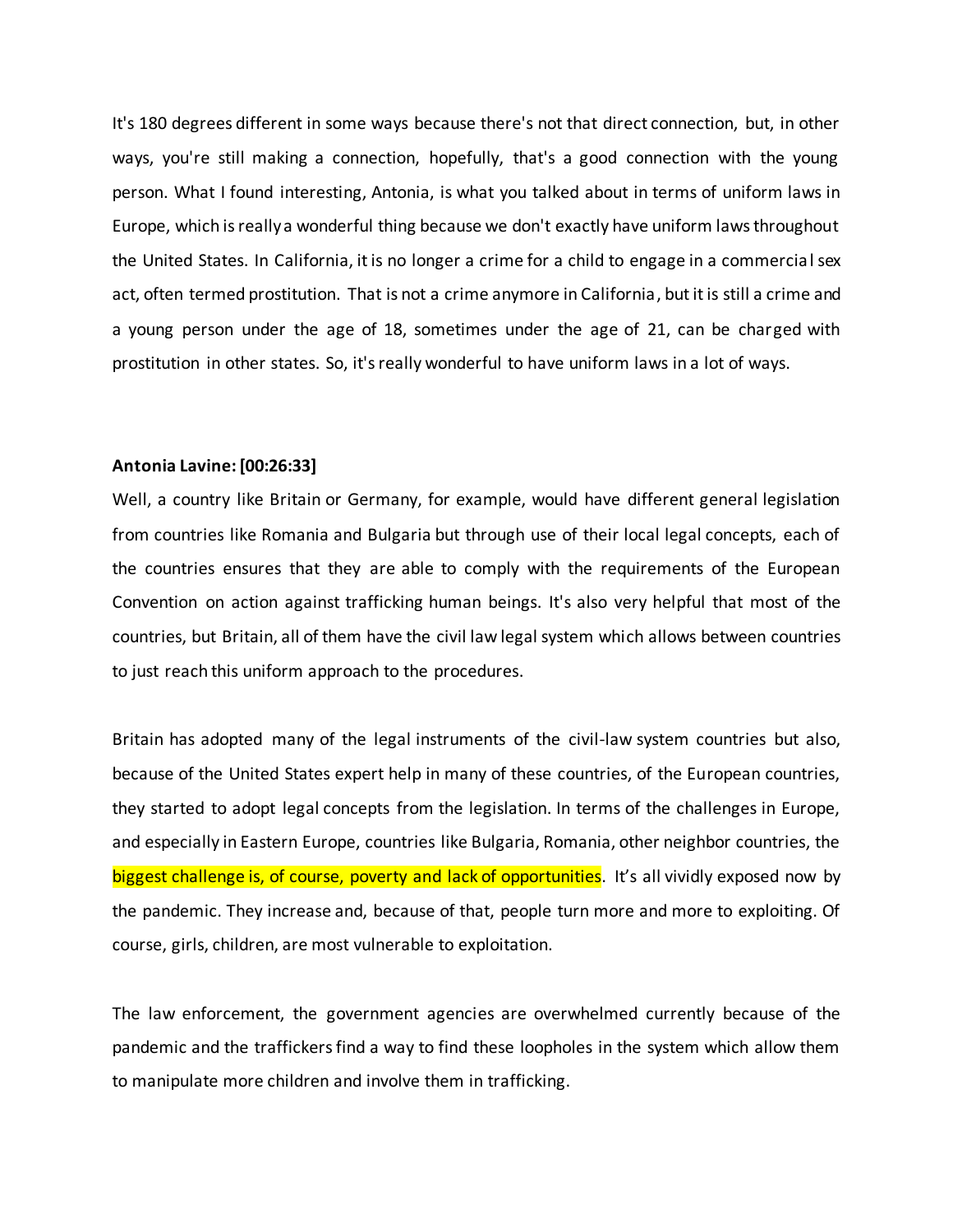#### **Susan Breall:**

Believe it or not, Antonia, there's a lot of poverty here in the United States as well. It's hard to know the root causes of violence, abuse and sexual exploitation. I am wondering, Nick, if you can talk about the state of things in Asia and the state of girls and girls being trafficked in Asia.

### **Nicholas Kristof:**

Thank you very much. My hat's off to Susan and Antonia. You guys are actually doing the heavy lifting, I'm like the guy with the lighting in the corner who's lighting the folks on the stage, but thank you for the work you're doing on the frontlines of this. It's strange for a *New York Times* columnist to be writing about an issue like this. Let me explain how it happened because it was really by accident.

I wrote in 1996 what I thought was going to be one article about trafficking and I went to the Philippines and Cambodia. In particular in Cambodia, I couldn't believe what I was seeing. I visited a village where were very young girls who had been kidnapped, who were being sold for their virginity. It just felt like a slave market. Then I went to a brothel in Phnom Penh and spent an afternoon interviewing two girls, a 15-year-old and a 16-year-old – or no, 14-year-old and a 15 year-old. The 14-year-old had been sold by her stepfather and the 15-year-old had been kidnapped by a neighbor and sold to this brothel.

They explained that, if they had tried to run away, that the police would have caught them and handed them right back to the brothel. Then they would have been chained inside and in a room. That had happened next door, there had been a fire and the girl had died in chains in that room. Then the 15-year-old mentioned that, just a week earlier, her mother had found her in that brothel. I said, "What happened?" She explained that her mother, when she went missing, had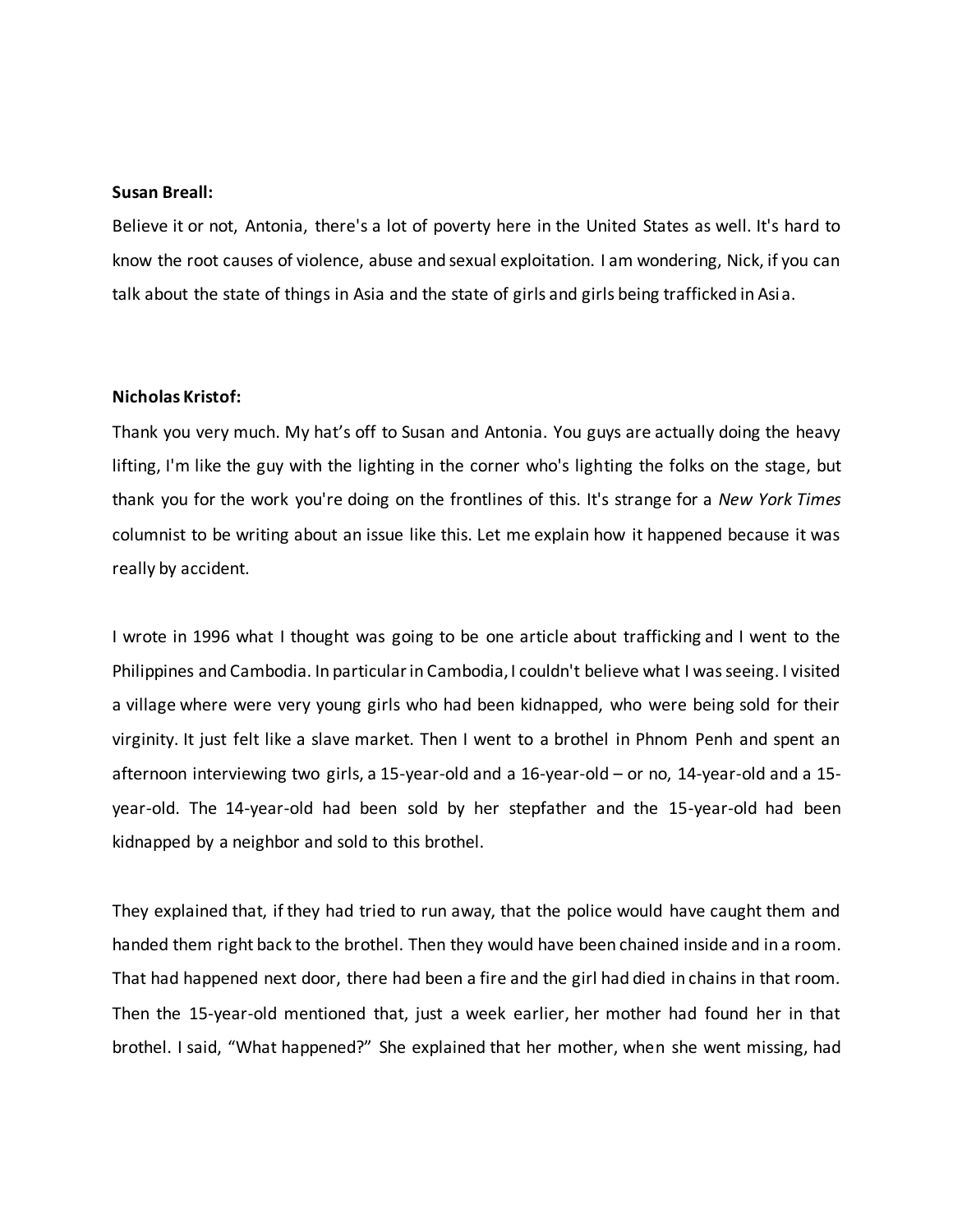searched all over Cambodia to try to find her. When your teenage girl goes missing in Cambodia you look in the red-light districts.

So, just a week before, the mother had gone into that red-light district, into that brothel and had found her. They had this joyous reunion. I said, "Why didn't your mother take you away?" She said, "The brothel owner," the brothel owner was a woman, she said, "The brothel owner said that she paid good money for me and my mother would have to buy me back and my mother didn't have the money." I just could not fathom that this was happening. I wrote that one article, but then I couldn't really get it out of my head.

Later, when I became a columnist, I began to return to the issue. I went back to Cambodia. I did something that raised a lot of eyebrows in the journalistic community. I ended up actually buying two girls from their brothels, getting written receipts, as like getting a title to a car or something and taking them back to their families. Then, when I moved back to the States, I was curious about the situation in the US and began reporting on trafficking in the US Of course, a lot of the trafficking in the US is of homegrown American girls, an enormous amount.

This kind of exploitation, often girls who were in a – neglected girls who were in a pipeline toward trouble, we don't support them until it's too late, but there are also a lot of both Asian and Latina women who are trafficked into the US It's a different business model in each case. The Latina women tend to be recruited by somebody who pretends to be their boyfriend or wants to marry them, brings them to the US and then they're locked up in a brothel catering mostly to Latino low-income men. The Asians, mostly from China or from Southeast Asia, tend to be promised jobs in the US.

Sometimes they're told that it will be a job in the sex industry. Sometimes they're told that it was going to be a job in a restaurant or some other kind of a job. Then, when they arrive in the US, their passport is taken, they're told that they've incurred \$5,000.00 in debt and that that will have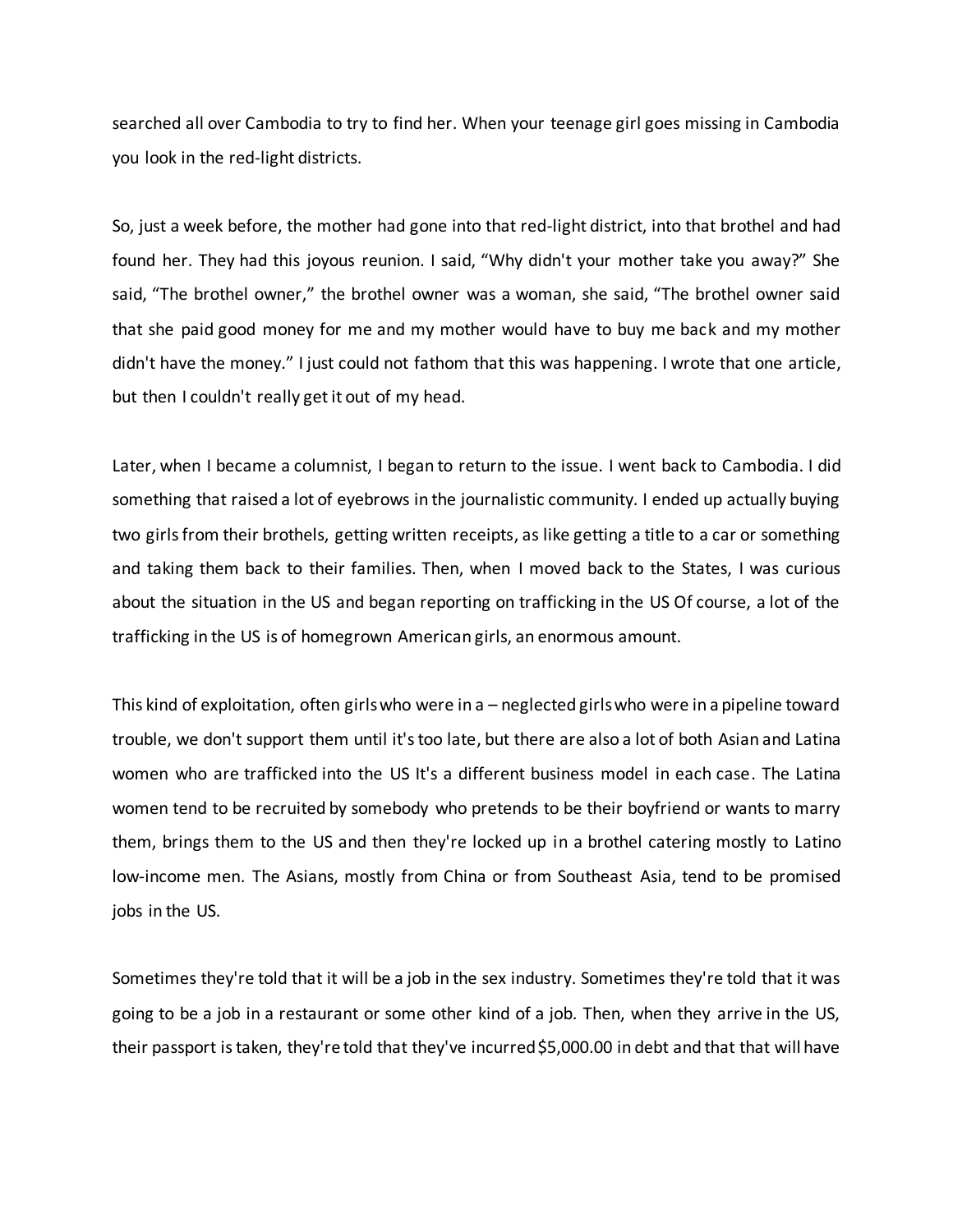to be – or more than \$5,000.00, and that'll have to be paid back, that, if it's not paid back, then gangs will go beat up their parents, or kidnap their younger sister, or whatever else.

These women feel incredibly vulnerable, they don't know anybody. They're often here in the US illegally. They don't speak the language. Sometimes they are raped and feel shamed and humiliated, valueless. One case, I talked to a woman who, because she had resisted, the gang in New York raped her, filmed the assault and threatened to send this video back to all her family and friends in Guilin province in China and would tell people that she was working in the sex industry in New York. She was so horrified at that that she agreed to be coerced into actually working for this gang. Then, all of a sudden, after two years, the gang leader was arrested and she was on her own.

One of the misperceptions of Americans who see some, either American or foreign national who is in a massage parlor or, perhaps, is on the street, or posting an ad on the Backpage, or one of the more modern equivalents is that, because when he sees them and because they're smiling or waving, whatever, that there must be a consent. One of the things you will learn is that, boy, it's so much more complicated than that. Absolutely there are some people who are doing this for money, know what they're doing and have consented but there are an enormous number who have not.

It's just about impossible for somebody looking at an ad or talking to somebody to know which is which. It may be that the woman is afraid that, if she doesn't meet her quota for that day, she's going to get beaten up. There is a misperception that coercion involves somebody being chained to a radiator in a dark room somewhere. That's not how it works. It's intimidation. It's a fear. It's loss of self-esteem. That's a similar pattern for both foreign nationals and for a lot of homegrown girls.

In terms of policy, how we address this, there've been a lot of models all over the world. I'd say, frankly, that nothing has worked perfectly, all the models are imperfect. Human beings are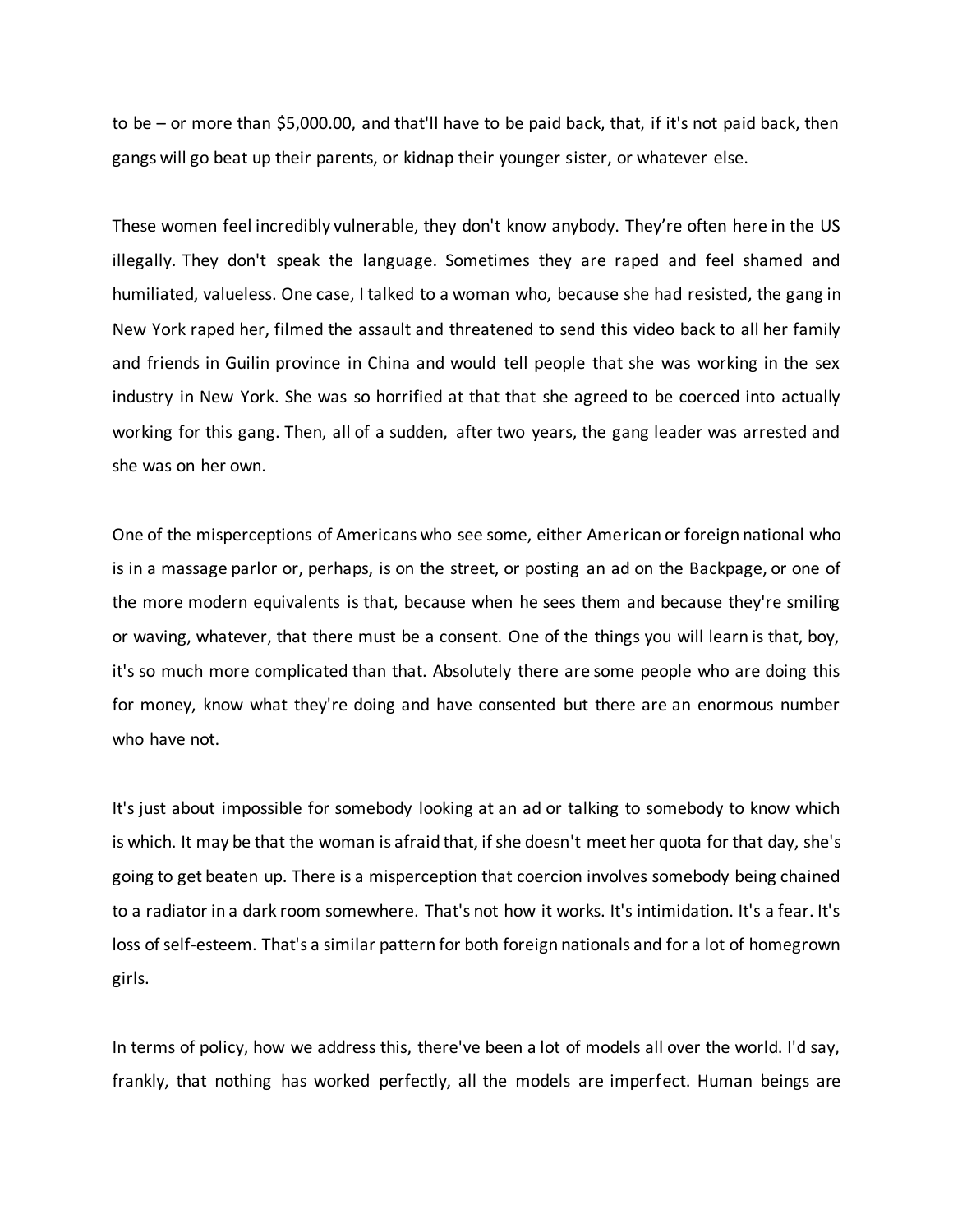complicated, but we've also learned, over time, that we have to change the target from prosecuting and going after these girls, that they are the victims and they need help and social services. I once talked to a family who had – their daughter was, I think it was in Michigan and she'd gone missing. They finally found her being advertised on Backpage.

They contacted the authorities, and the authorities used the phone number to locate where this girl was being held. It was a hotel room along with another underage girl. They did a raid, and they arrested the pimp, but they also arrested that girl. Now, that was some years ago. In most jurisdictions that wouldn't happen today but there is  $-$  we still, as a country, need to move beyond a way of thinking that often sees these girls having more agency than, in many cases, they do.

I mentioned that one of the – that I ended up buying these two girls and getting receipts in Cambodia. I learned a lesson from that about what works. With one of the young women it worked out, things worked out right from the beginning. The other one, her name was Sriman, she had been in the brothel for seven years and she got back. Her family had thought she was dead. They were so happy to see her, she was so happy to be with her family. Then, a week later, she ran back to the brothel. It turned out that she was addicted to meth. The brothel had gotten her addicted as a way of controlling her and the brothel would give her that meth.

She craved it and she just couldn't break that. We tried a couple more times to help her start over, which she desperately wanted to do. Each time, because of that addiction, she ended up going back to the brothel. I thought that that was it, I thought she was going to die of AIDS in that brothel but, as it happened, because of the work of NGOs, because the issue was getting more attention, because the US has an annual report that rates countries, and Cambodia was feeling under pressure. It wasn't that anybody actually closed that brothel down, but the police began to demand more in bribes to look the other way.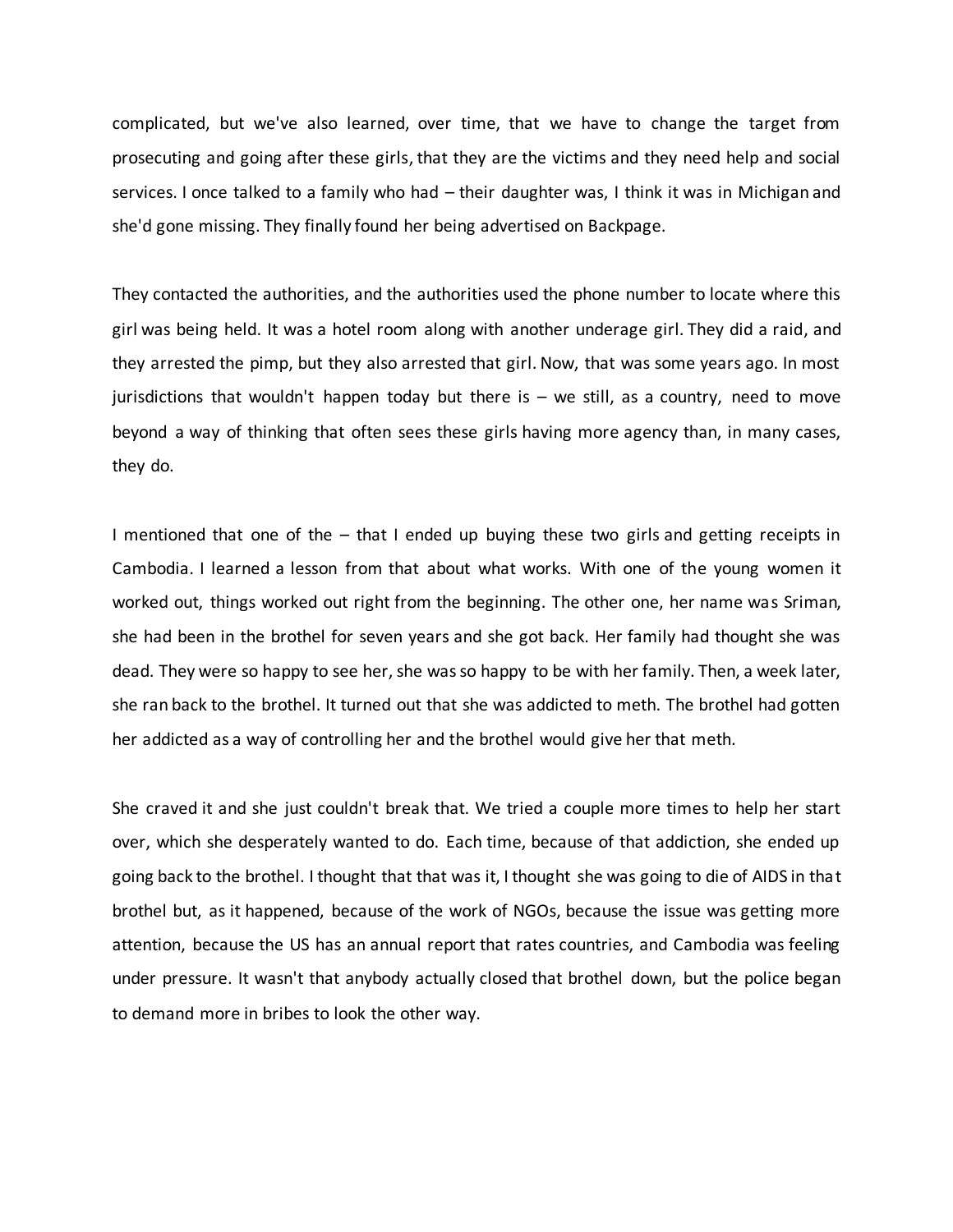That interfered with the business model of that brothel, and the brothel owner found that she could make more money not kidnapping rural Cambodian girls and selling them for sex but stealing motorcycles and selling them for parts, or pirating videos, or doing whatever else. So, she closed down the brothel and opened up a grocery store that, I'm sure, was a front for some other kinds of nefarious activity. It underscored to me the degree to which this is a – trafficking is an issue of raising the costs for offenders and, if we increase the likelihood that they will be prosecuted or that customers will be prosecuted, if we make it more costly and less lucrative, then we can really interrupt that business model.

I'm sure sex will continue to be sold for decades to come but I really think that we can reduce the number of 14 and 15-year-olds who are brutalized and coerced, whether they be homegrown American girls or foreigners who are smuggled into this country. There's often a kind of hopelessness about policy. It's complicated. It's hard. It's imperfect. There is no magic wand to wave, but can we do better? Yes, I really think we can.

### **Susan Breall:**

I totally agree with you, Nick, and especially about what you said about social services. I think we have to shore up our torn and inadequate social safety net. This is a business model. I shouldn't be shocked about you receiving two receipts for these two girls, I'm wondering how much you paid for these two girls to get them out of the life.

#### **Nicholas Kristof:**

I paid, it was \$150.00 for one and about \$300.00 for the other. When they give you a formal written receipt, it just breaks your heart. Of course, that's what makes the model useful for trafficking women to the US, if you can buy a woman from a brothel for \$150.00 or \$300.00 and then sell her to somebody in the US who's going to exploit her and use her as an ATM, then that's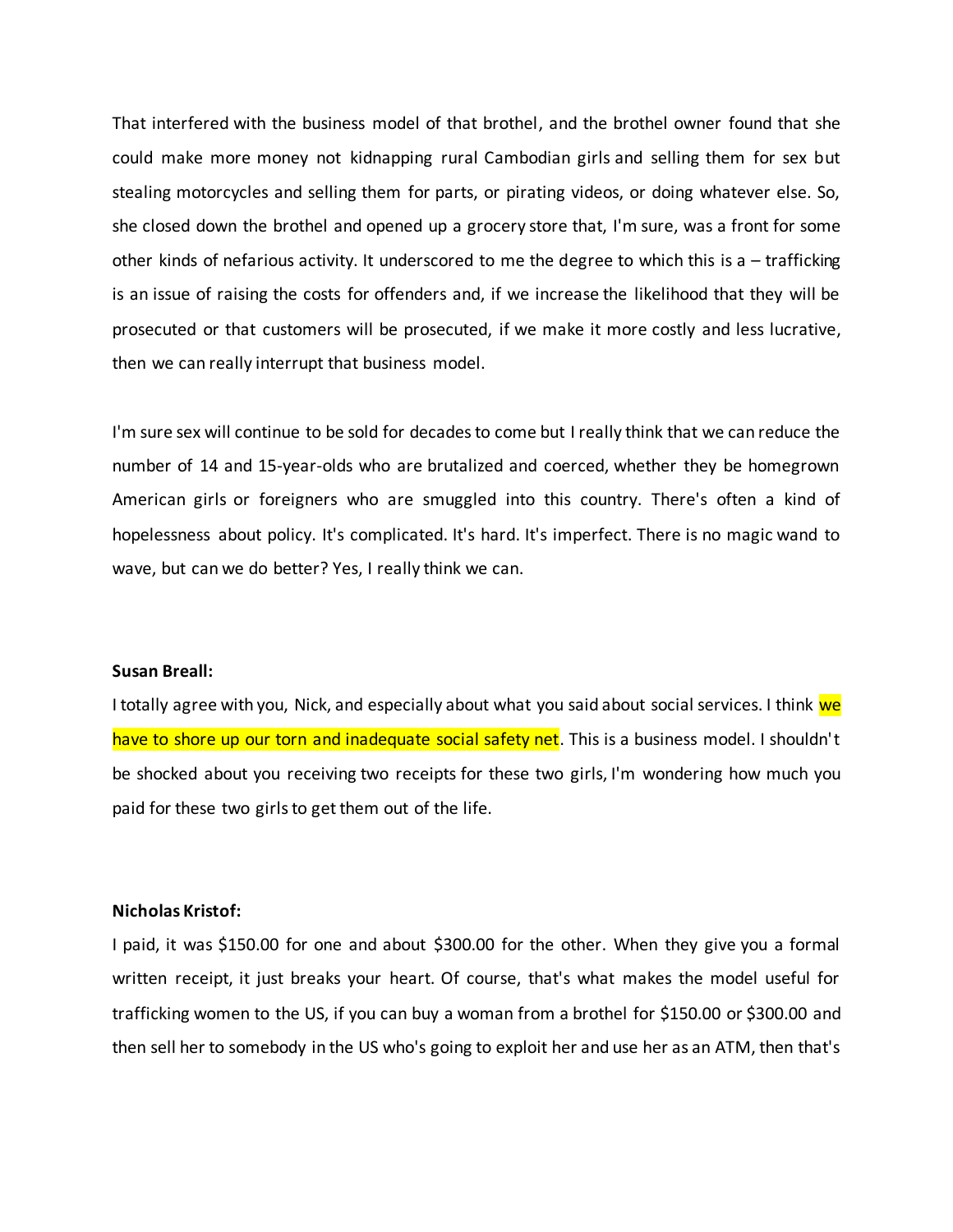a pretty attractive business model. What do you think about the idea, Susan, of going after pimps and raising the cost to pimps? I'm sorry, to Johns, to discourage Johns?

### **Susan Breall:**

I absolutely think they should be prosecuted, and I think the pimp exploiter should be prosecuted more. Many district attorneys' offices don't charge them because they think this is hard to prove. In the '90s we had hard no-drop policies on domestic violence offenses. There probably should be hard no-drop policies for Johns and pimp exploiters. Many of these young girls feel like a commodity. In fact, there's a young woman now who is a spokesperson about domestic child sex trafficking. She goes by T and she's a spokesperson for the organization Rights for Girls. She said that she would go from dependency placement to placement, and she knew that these out-ofhome placements were getting paid to house her.

She figured, "Well, I might as well make a little money on the side and make money for my pimp exploiter rather than making money for the group home." When she would go missing she said, "No one was really looking for me. There was no picture of myself on a milk carton." She felt like a commodity. Many of these exploiters, when you interview them, or if we could get some *New York Times* Pulitzer-Prize-winning journalist to interview the pimp explorers, they'll say, "It's really lucrative. Girls are much more lucrative than chop-shops with cars or robbing people because we can just use a girl, then wipe them clean, and use them again." It's, in their mind, a reusable commodity, which is pretty horrifying, but I can't get the idea of a receipt for a human being out of my mind because that truly is slavery.

### **Nicholas Kristof:**

You mentioned CASA earlier, I'm a huge fan of CASA. For those people who are watching, who might want to wonder how to engage, it's C-A-S-A, Court-Appointed Special Advocate. It's a great way for people to volunteer and to support people who – really those kids who desperately need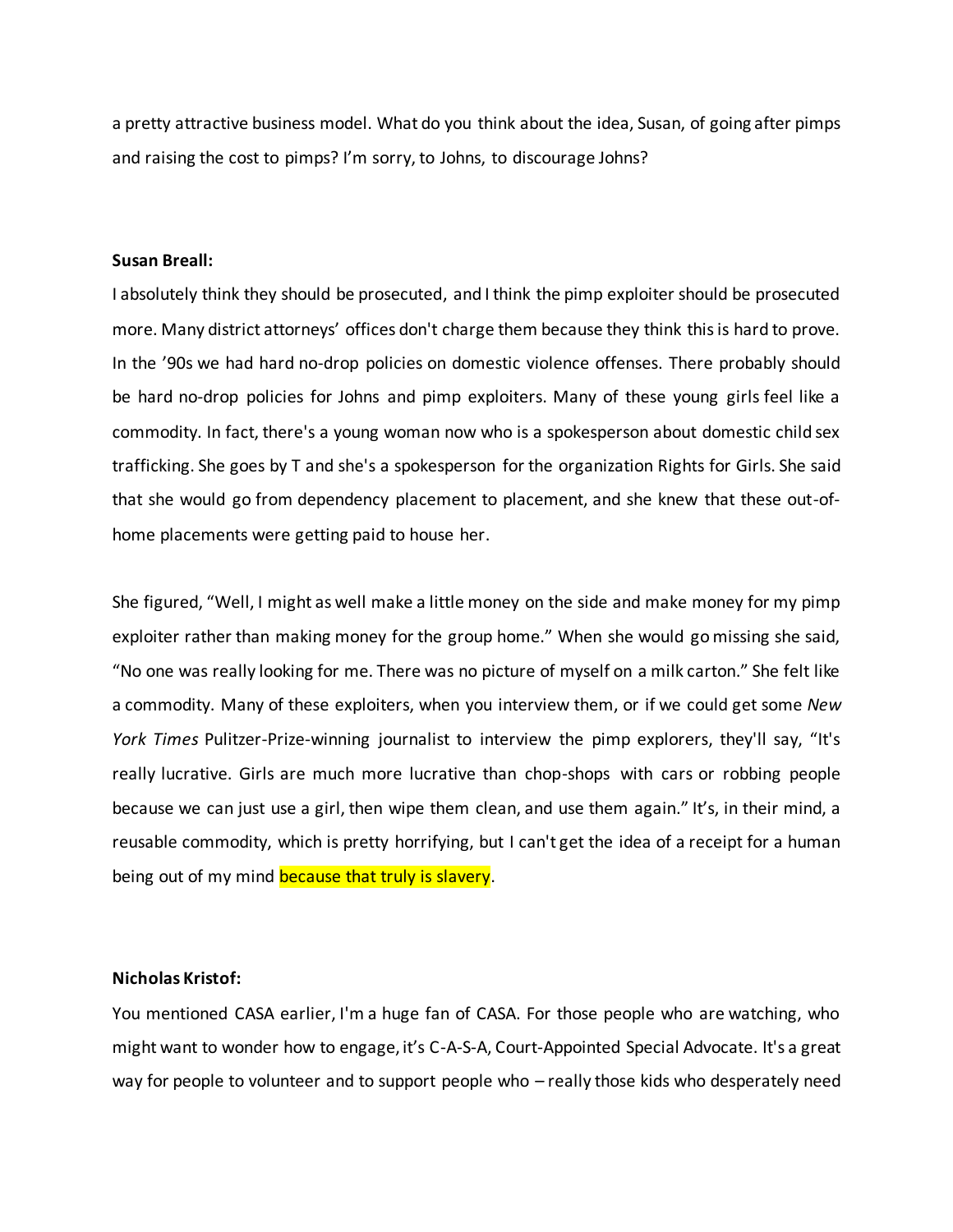a voice. The foster care system in the US has been a catastrophic failure and, in many ways, disastrous. CASA often supports these kids. If people are looking for a way to volunteer, I'd really encourage it.

### **Susan Breall:**

Absolutely. The problem though isthat many of these children had to be taken out of their homes because of horrendous violence and abuse to the child in the home. Then you're stuck, you don't have an option other than to put a child in foster care. Then the child gets recruited from foster care. The first line of defense is to take a child out of the situation where they've been molested by a father, or burned, or beaten, and put them with a relative but if they have no relative, then what are you left with? I know, Antonia, you work with CASAs and San Francisco Collaborative Against Human Trafficking involves CASAs, do you want to talk about that?

### **Antonia Lavine:**

CASA brings us to a very important issue. First of all, I want to say that I represent also the National Council of Jewish Women in San Francisco. This is the organization that co-created CASA, not only in San Francisco but all over the country. One of the main reasons was preventing exploitation and violence against girls and boys in such a vulnerable situation due to de facto missing family and family care for these children. This brings us to a very important dilemma, which is not a dilemma at the end. Yes, this is a criminal market, commercial cycle. We have to address the demand. We have to address the fact that the demand the buyers fuel, they supply the fuel for this market but, on the other hand, this is at the end of the cycle. We have to look at the root causes of human trafficking.

We will not be successful if we only punish those that accelerate the market, organize the market, we have to look at the vulnerability. This is where we are totally. I will always remember, I speak for us as society. We're in progressive Bay Area, we are supposed to be one of the best, taking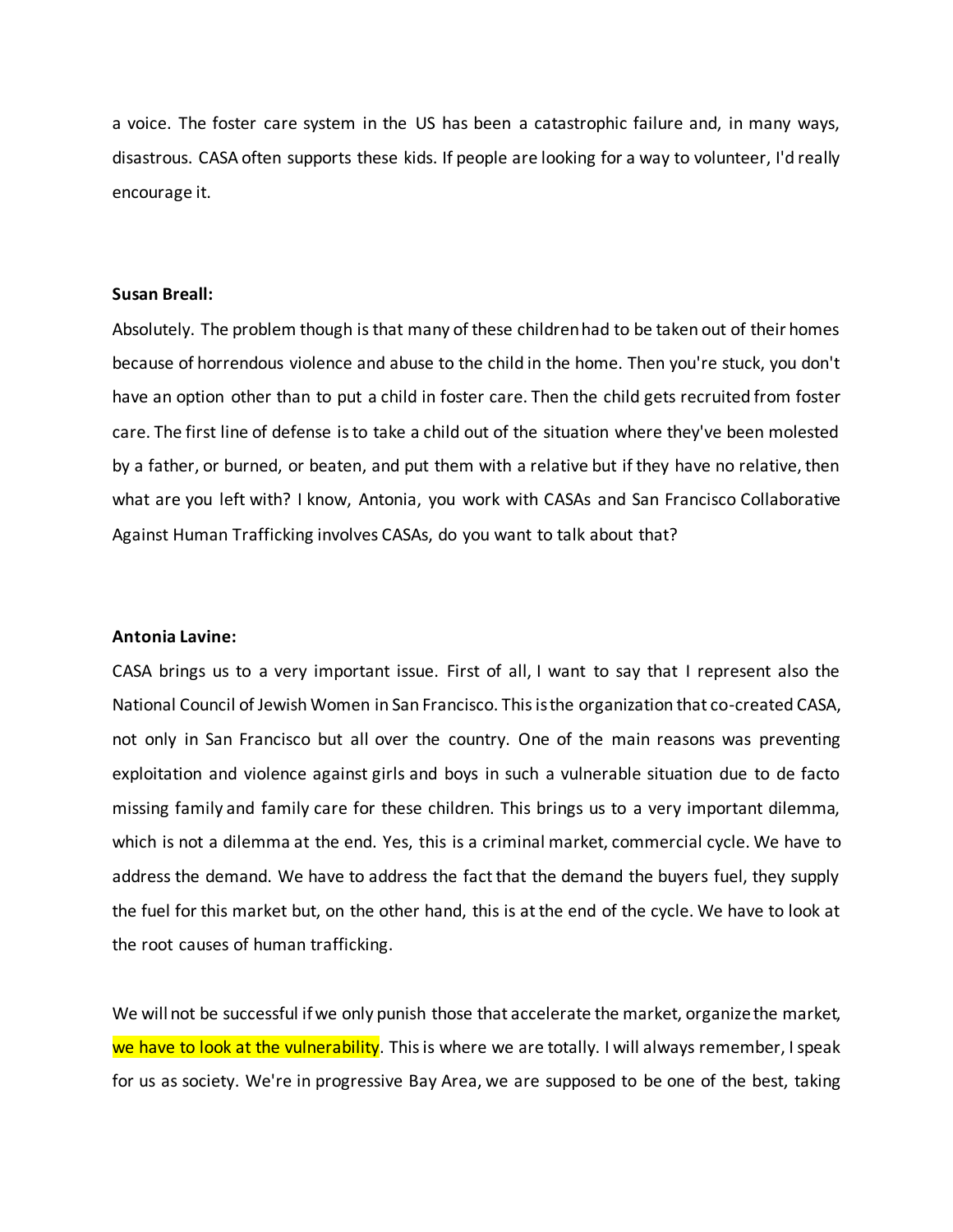care of people that are vulnerable. I remember the Swedish professors speaking at our event and listing all the services that they provide to survivors of trafficking, especially to children. A question of one of our colleagues, "How do you fund all these services? How did you find funds?" His answer was, "We don't need to. This is available to all people in Sweden, including immigrants, including children. Just everybody."

That is why it's so hard to work against human trafficking because a huge part of the work is prevention. When we speak about pimps and also buyers of services that are associated, these are also people without opportunities. We have to realize that many boys, girls, women, and men in our communities use this as a business because they have no other opportunities. It's like a communal disease. It's just disease. It's like pandemic that happens to all of us, unfortunately. I appreciate Nick's observations that we have to go from both sides. He spoke, he was so  $-$  he described so well the problems on both sides, the poverty, why people do that to their own children and then why the market works. It works because we have people paying for the market to continue.

### **Nicholas Kristof:**

I would say that, right now – the US has always accepted child poverty rates that are just among the highest in the industrialized world. That's because children don't vote. It's the same reason we have healthcare for the elderly but not for children, but now we do. Biden has proposed the first really serious anti child-poverty program by a president in at least 50 years. There are some signs of Republican support for similar ideas. This isn't going to solve the problem of trafficking, it's really complicated but if we can – some of these estimates are that it would reduce child poverty in half. If we could reduce child poverty in half, boy, that would make a real dent in some of these underlying causes, underlying pipelines. I just hope that we, as a country, will be able to move forward on that as just about every other advanced country has managed to do.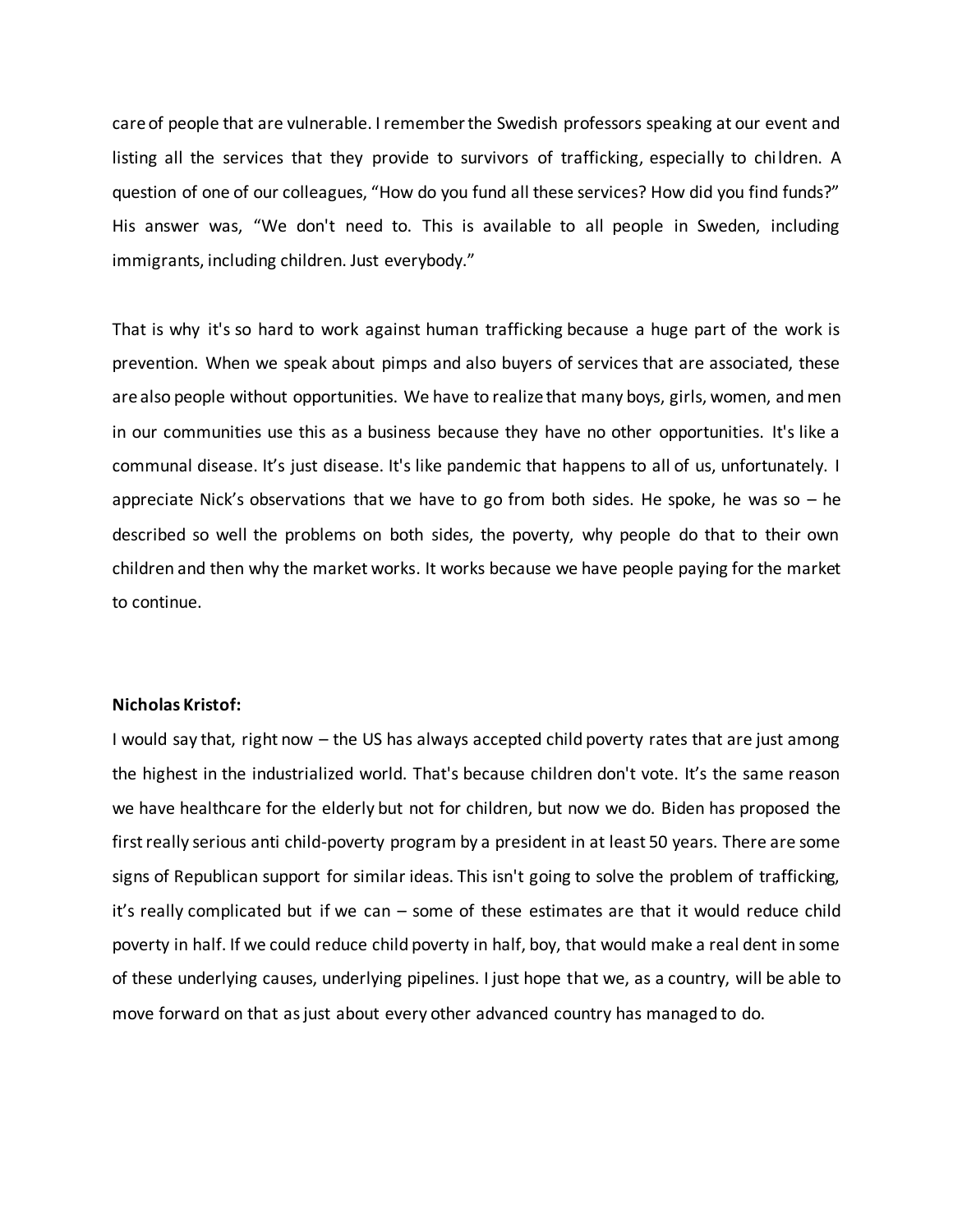#### **John Kamm: [00:52:54]**

Look, this has been an extraordinary session and I thank you all. Very moving. The first question, of course, that comes to mind is, what more can be done? Nick, Antonia, Susan, every year the state department puts out a report on human trafficking. Should it be differentiated, more dedicated to the situation with girls? What more can be done? Frankly, I'm just shocked by some of the things that we heard today. What more can be done? Nick, let me start with you.

### **Nicholas Krisof:[00:53:47]**

The first thing would be to address these broader inequities. One in seven American kids is living with a parent with a dependency problem, with addiction. Those kids are going to be vulnerable. Yet only 20% of Americans with addictions get treatment. Provide more treatment. Provide more social support for kids. Provide more home-visiting programs. That all helps at the prevention end. At the point of trafficking itself, it's a combination of going more aggressively after pimps and after Johns.

Susan mentioned, a lot of police and DAs haven't really traditionally gone much after pimps. It's a harder case to prove often because the girl, probably, isn't going to want to testify against him so you need to go through texts, get hotel records and financial records. It's more complicated but it can be done. It's best done, not at the federal level but at the city and state level, which means it has to be a priority and that citizens have to speak up to their DAs, their police chiefs and not see this as a nuisance issue but as a fundamental justice issue. Then the hardest thing politically is to go after Johns and not just the pimps.

Right now, if you are a John, there is, essentially, no risk that you are going to be arrested. You might as well be hit by lightning. If there were a small chance that you might be arrested, some tiny chance, then there would be an awful lot of men who would not buy sex from these women. The idea that you can distinguish who is trafficked and who isn't, is a pipedream. One of the more practical ways of reducing the scale of the problem is to arrest Johns to a greater degree than we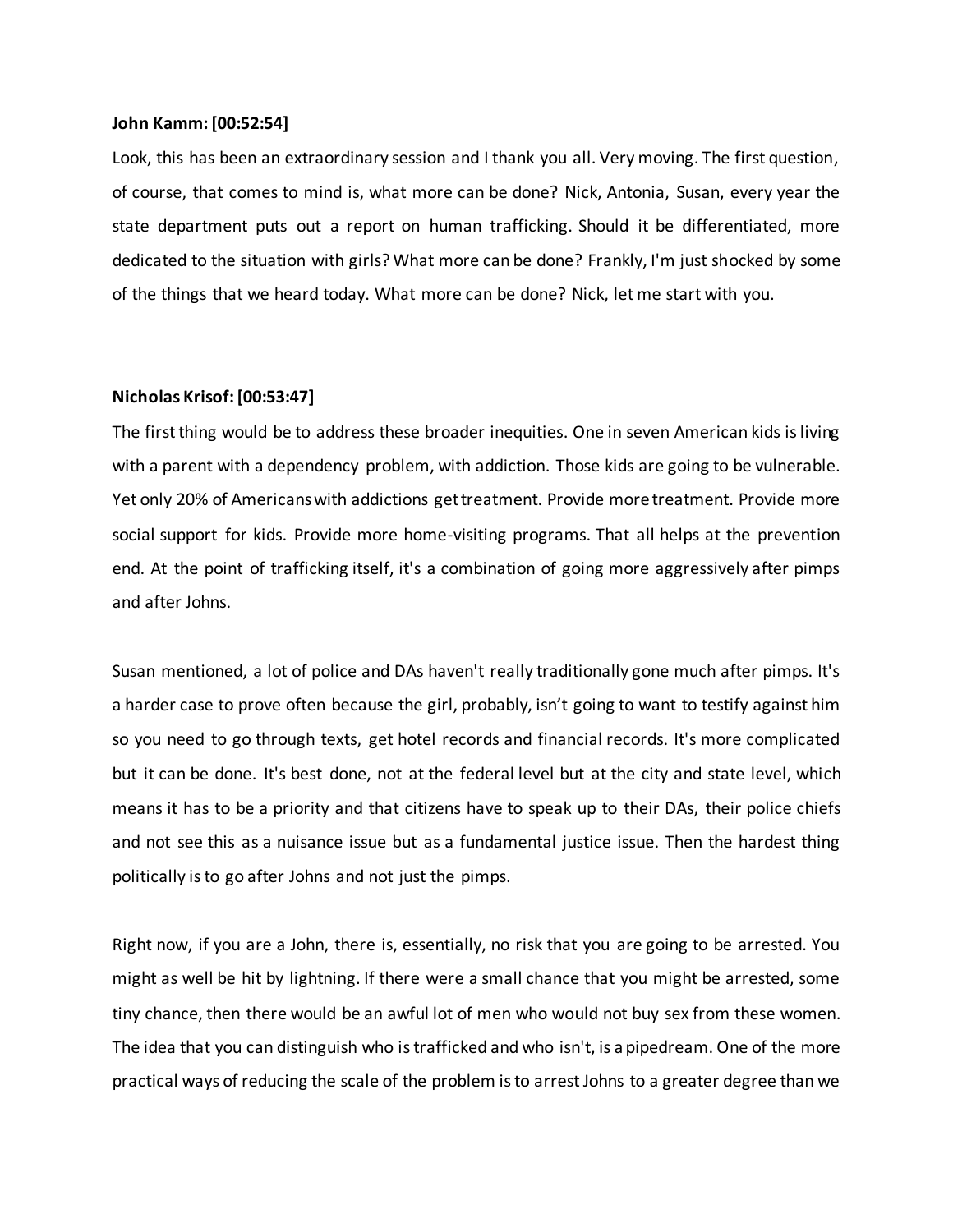do and put a certain amount of fear in them that they might get arrested. That would reduce demand considerably. That's my guess.

### **John Kamm:**

Thank you very much, Nick, for that but I was just wondering whether you, or Susan, or Antonia might say something about this. Right now the US and China are, of course, as you know very well, Nick, in a very delicate period. The two countries are talking about areas they can cooperate in. What do we have? Climate change, pandemic, economic recovery. How about sexual trafficking as an area where the two countries can work together to deal with this issue now? What do you think?

### **Susan Breall:**

It's a lovely idea. I'm not sure it will happen, if these two countries can agree on anything else, really, but it is certainly a lovely idea. I also agree with Nick that we have to see more of the consumers, and that's what they are, that's what the Johns are, penalized, but it'sto the countries cooperating, it's important. I also think that we need to not have limits on T visas, which are visas that allow trafficking survivors to help in the investigation of these cases and have a lawful pathway to a lawful immigration status if they're helpful. I think there are quotas on T visas, I know there are, and there are quotas on U visas that will also apply to survivors of human trafficking.

A lot of them are afraid to cooperate. As Nick said, people are terrified who are survivors of this crime. I had one young girl who would call my courtroom and whisper into the phone because she wanted help but she was that afraid that her pimp exploiter was going to hear her and that she would then be beaten. It's complicated to talk about the countries collaborating, cooperating with each other and investigating these international cases together, whether it's China or the United States, but it's a wonderful idea. What do you think, Antonia?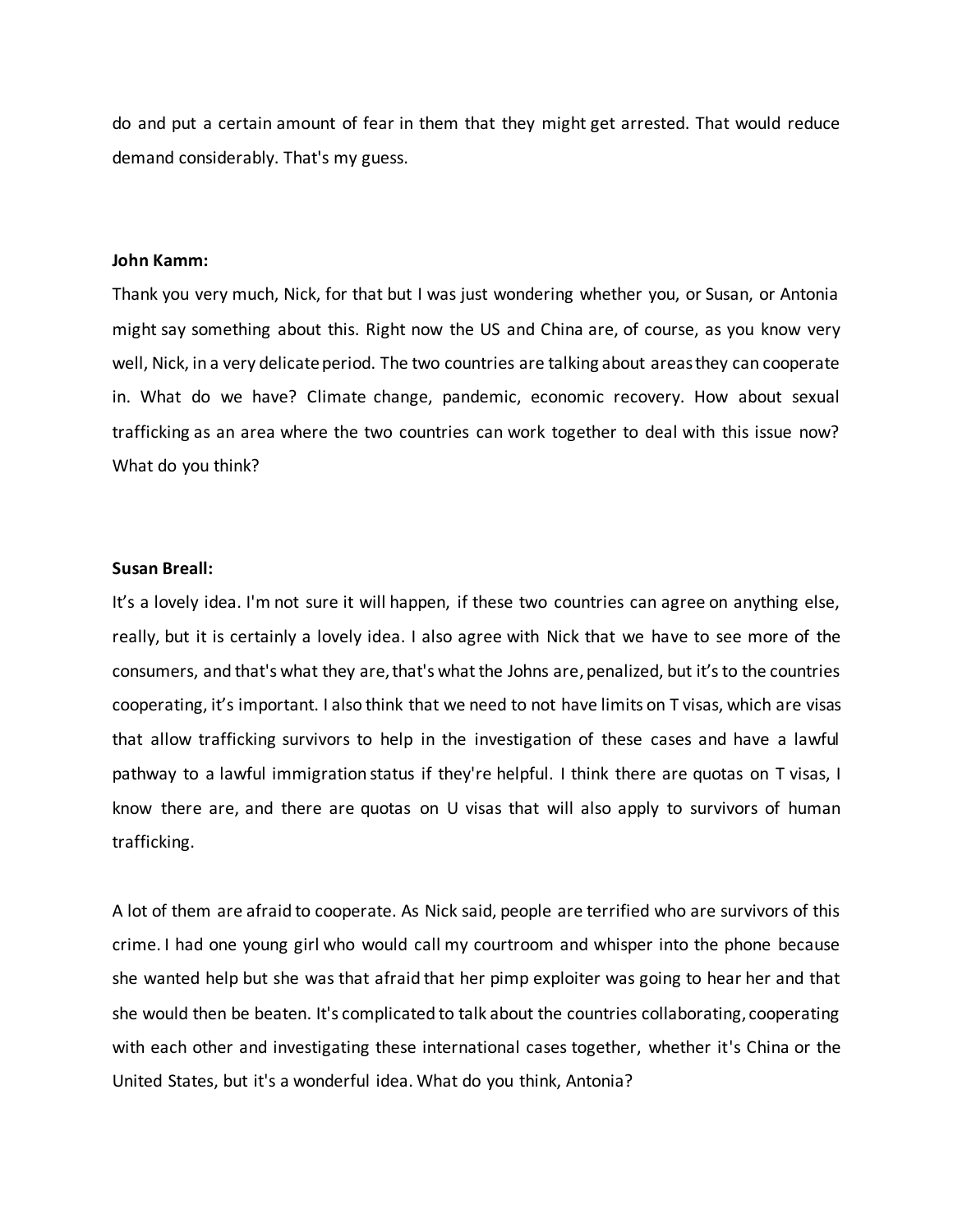#### **Antonia Lavine:**

One, it's a wonderful idea and it's not our idea. We were not the first thinking about this. With, pretty much, help from our law enforcement, in Europe was created a network for collaboration between the law enforcement, which helped to eradicate corruption because each of the countries has officers in their embassy or consulate in the other country assigned specifically to human trafficking. If in a country with corrupt government an investigation is not started on time or it goes in not a good way, the other country has already opened an investigation as well via their representative in the consulate, the law enforcement.

This helped, for example, in Bulgaria, even diplomats of foreign countries to be caught in operating the circle, a ring, for trafficking of girls to very established European country. This diplomat was sent back home, we couldn't investigate him. Well, we couldn't convict him, but he was sent back home. This is just an example of many instruments that have been developed, including in Asia, like database, for example, of court decisions across Asia, and many other useful tools to collaborate.

However, speaking of international collaboration, we've been champions in human trafficking, to be honest. United States started the effort, was observer to all international instruments that were developed, implemented in the United States in the federal legislation, helped to implement it in so many countries. I, as a Bulgarian Ministry of Justice official reported annually to the US government, and it made us to adopt group legislation. However, look back at United States, we're the only country in the world, in the United Nation system, that did not adopt the child convention. How we can fight human trafficking if we're the only country – the last to adopt was China, speaking of China, but they adopted this, they ratified the convention.

We have not ratified the child convention, and we are the only one. Speaking of girls, we are, with three more countries, failed governments, in this company the only country from the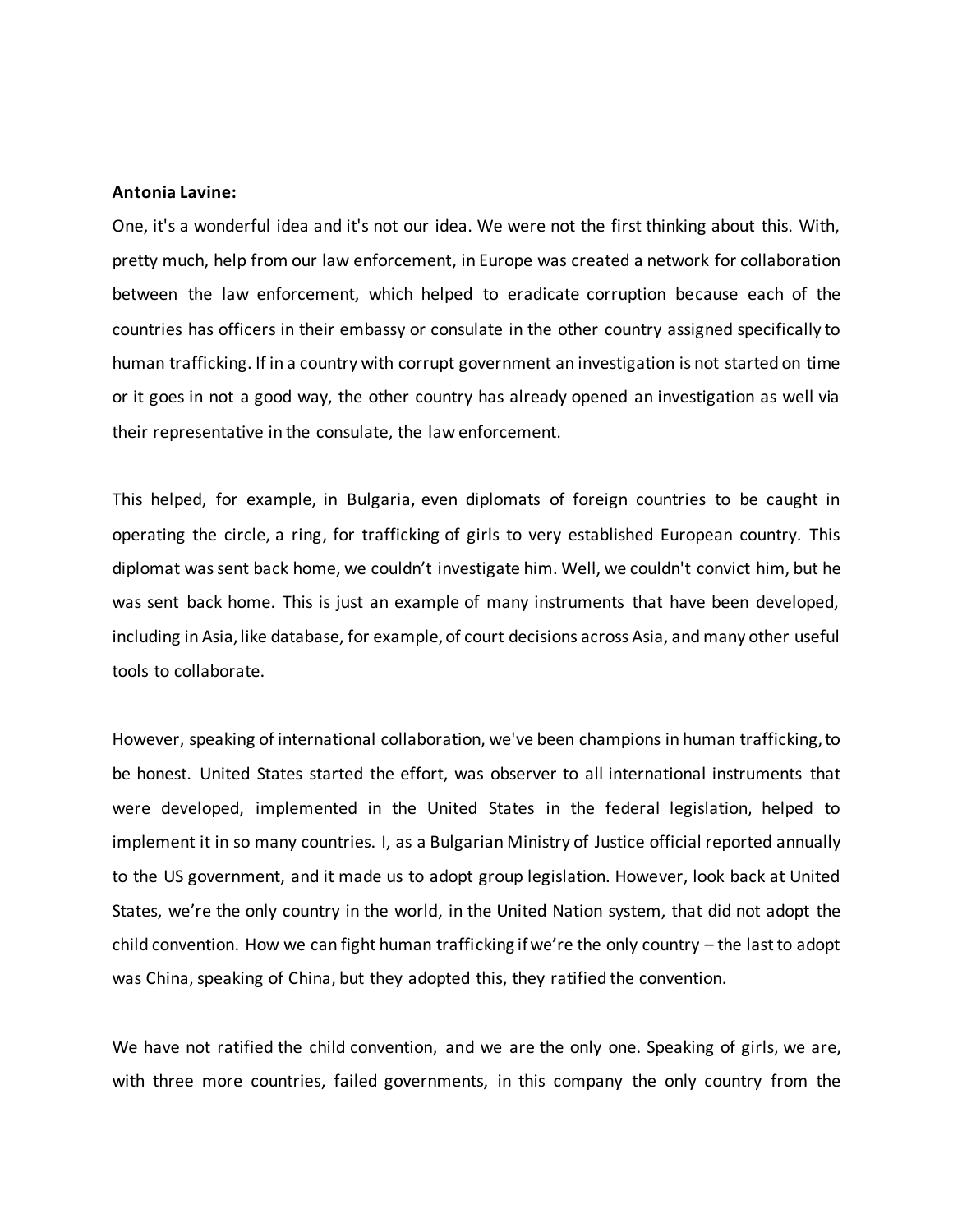developed world that did not ratify the women convention, the basic international treaty protecting women. Well, this is where we need to start. We just need to adopt. I know many, including me, before I started working here, believe that we don't adopt, we don't ratify but we do have these regulations in our domestic legislation.

Do you know what the truth is? We don't. That is why our children are exploited so easily and our women are discriminated and exploited. So, as a community, we have to believe in this policy level of work which, after that, gives us an opportunity to go to court and assert our rights as the European scale, including from the poorest European countries. This is where I see, I really think, that we have to, each of us, have to contribute to policy change in addition to the direct circumstance we do day-to-day, by voting, voting in a good direction, at least.

### **Joshua Nederhood:[01:04:10]**

We have a question from Patricia Lee, maybe direct it to Susan Breall. "Do you feel it's important to have a female judge handle the enhanced calendar for traffic girls?"

#### **Susan Breall:**

It's a question that I've discussed with my colleagues around the country. I really think it's important to have a good judge, not necessarily a female judge but a sensitive judge. It could be male. It could be me female judge. It could be a transgender judge. We need to have a great judge handling these cases. That's the answer I would give.

## **Joshua Nederhood:**

We have another question from Valerie Barra. It's asking, "What can be done to put pressure on law enforcement to not look the other way, especially in cases when local law enforcement might be complicit or participate in this type of exploitation?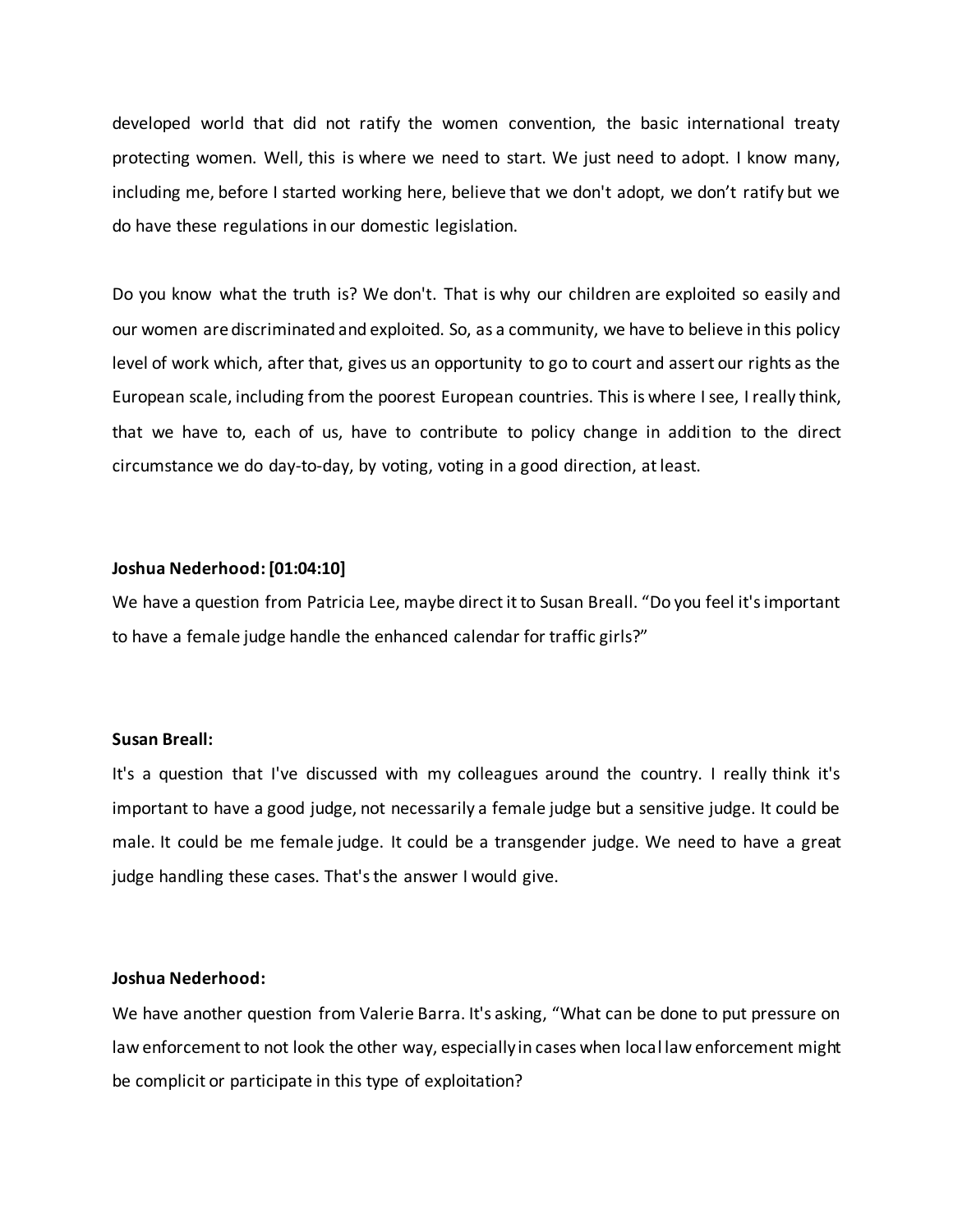#### **Susan Breall:[01:05:25]**

There needs to be more of a public awareness campaign so that law enforcement won't turn away but a different kind of public awareness campaign, not just posters in the bathrooms of airports. Comparing this to the Domestic Violence Movement in the '90s, there started to be a no-excuse for domestic violence. When I said earlier there were hard no-drop policies, what I meant was, if there were the elements of the crime, then it was incumbent upon a prosecutor to prosecute the crime, whether the evidence changed in the sense that the survivor no longer wanted to participate. That's what led to evidence-based prosecutions.

I'm not sure that that model was a great model when it came to domestic violence prosecutions because the voice of the survivor got lost. If this trafficking survivor wants a prosecution but doesn't want to participate, there has to be an emphasis the way there was with the Domestic Violence Movement on mandating police to do their jobs, investigate these cases and mandating prosecutors to prosecute these cases, not just the pimp exploiters but also the John consumer.

#### **Antonia Lavine:**

One thing that I find very helpful as a former prosecutor as well, we really need to empower the victims and stop marginalizing them by criminalizing them constantly or at least to avoid the stigma, provide them with paths to get back into community with benefits to achieve, as a result, empowering of these people. They're totally manipulated, marginalized. Many of them don't believe that they are worth anything. In order to have them report the many cases of corruption, which affect their lives and lives of many, we have to have empowered individuals, people that believe that they will be helped, that they will be viewed as worthy by this community and supported.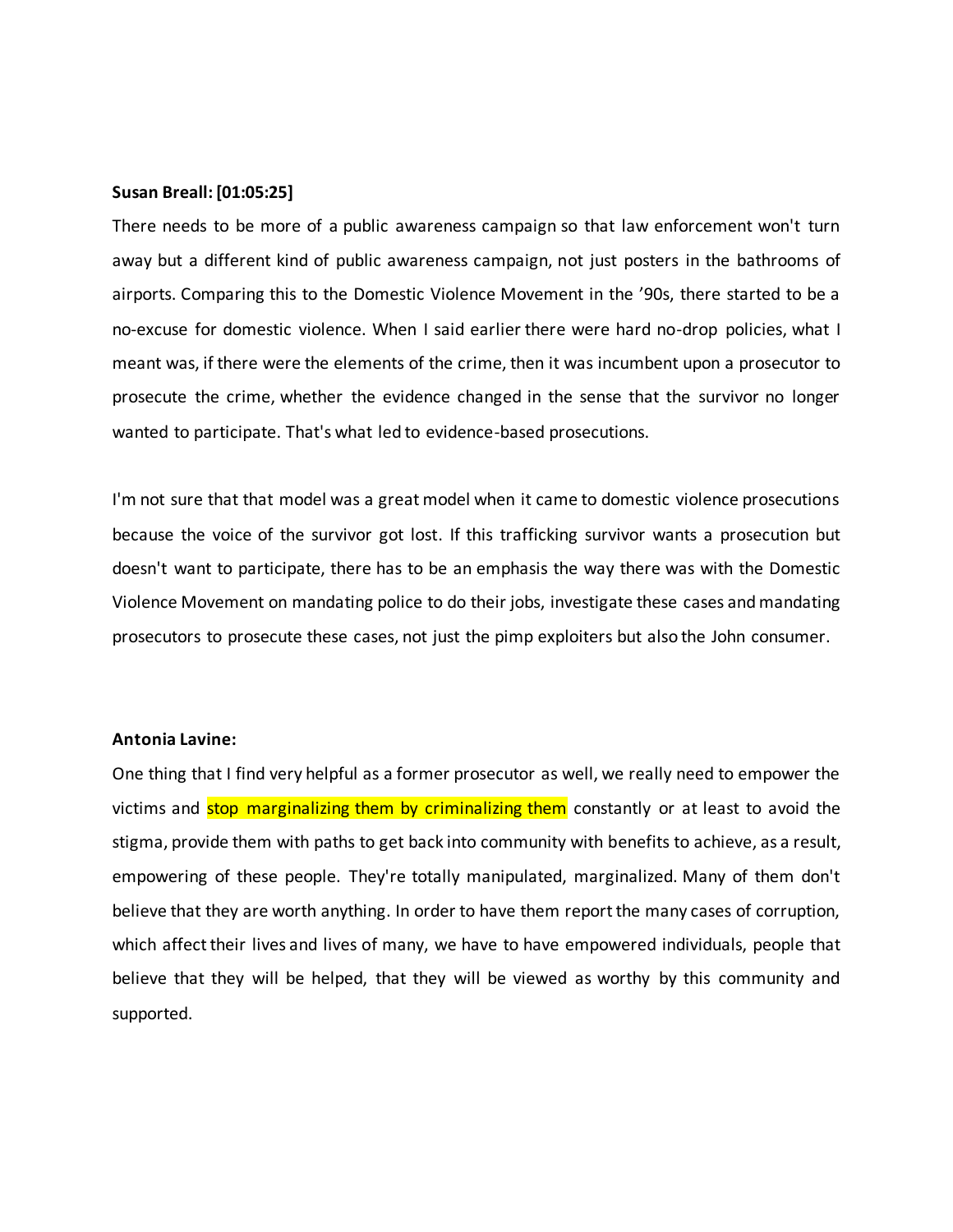This is one of the goals of our collaboration. This is how we help, not only the investigations by having this victim testify or collaborate but also they tip us about corrupt police activities and law enforcement – not only police, I don't want to single them out, corruption on all levels, which can go all over the system. The second incredibly productive way is collaboration. It's the main pillar of the work against human trafficking. Judge Breall, and I know both my colleagues here on the panel know very well how helpful is collaboration with everybody.

If you have the anchors, the journalists involved in the work of the collaborations, you have the publicity. If you have the judges, you have another public procedure that cannot be hidden and all the information gets to the court again. If you have the law enforcement involved, they react. The higher positions, the positions that have the power to change things in the law enforcement, they react adequately, and they feel part of a community that fights for a certain cause. We did have cases in Bay Area.

### **Susan Breall:**

I agree with you, Antonia, there has to be collaboration and there has to be a coordinated community response but, by saying that, I mean the real community, not the law enforcement and government community. We have to involve the village elders of the community, the respected religious community members, the tribal community, the people who are normally outsiders but they are members of the community where the survivor comes from to help eradicate this. There needs to be a multidisciplinary approach and a coordinated community response that's spoken of in the Violence Against Women Act, but the community needs to be a different model of community.

#### **Antonia Lavine:**

Yes. We work with the interfaith community. We have an interfaith committee at the San Francisco Collaborative Against Humans Trafficking with the Catholic, Jewish, Asian, Muslim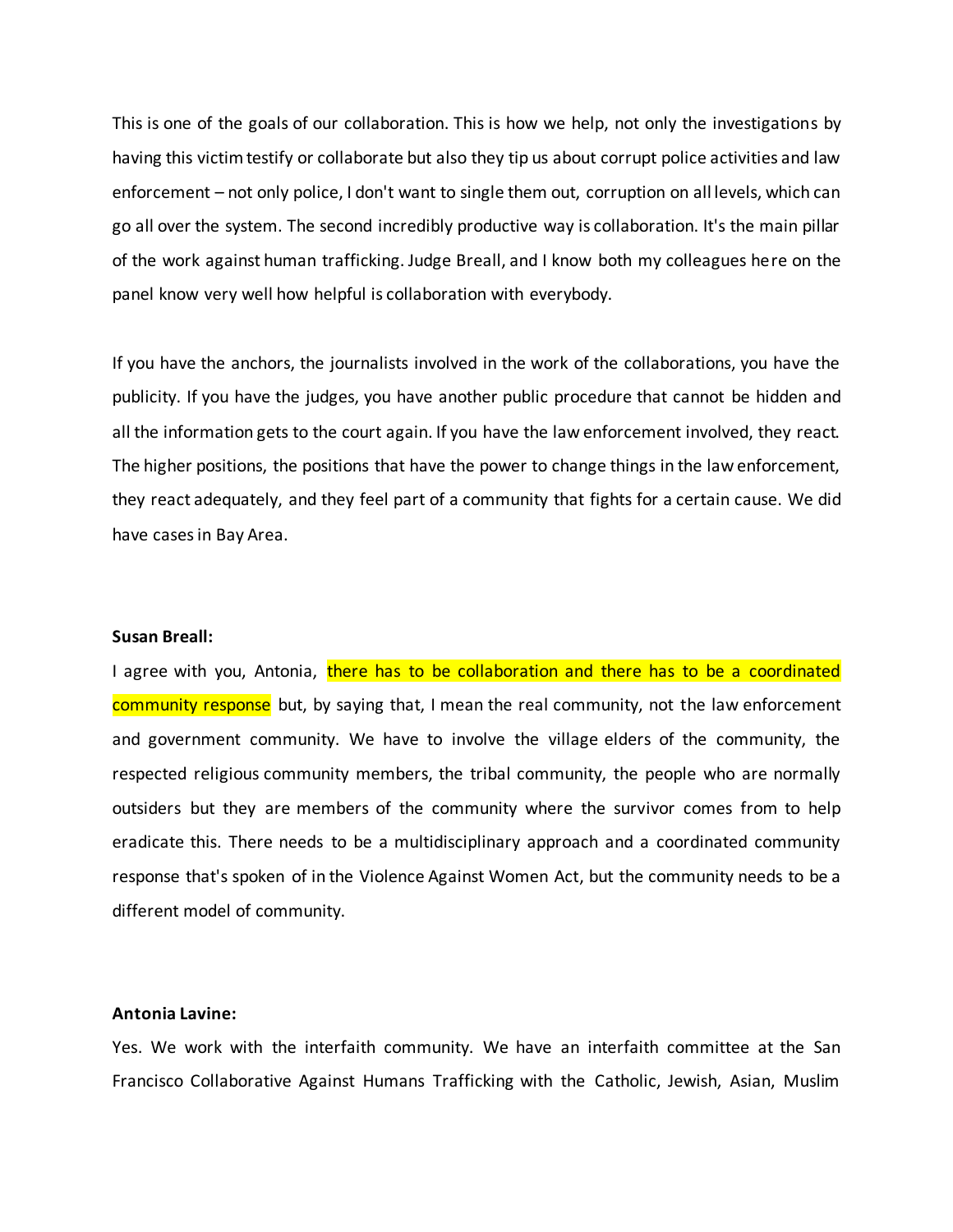communities represented. This goes up to the federal level where the president, Obama as president had this, and we hope, again, we'll have this interfaith council advising the president on human trafficking.

#### **Joshua Nederhood:[01:11:26]**

All right. I know we're going a little over time, but it looks like most of our audience is still there. If, maybe, we could just get one or two more questions. This one's from Lindsay Ernst at the University of Hong Kong. "The idea that Nick raised of a business practice is important for reflection by the legal system. How can the legal system more effectively disrupt this sort of business model, the supply and demand? What has the legal system failed in doing up to this point or how can it be encouraged or forced to be more mindful and intentional in thinking about its role in this business system?" Nick, do you want to start on that?

#### **Nicholas Kristof: [01:12:08]**

The problem was that, traditionally, this was really seen as a public nuisance issue. A shop, a store would call up the police and say, "There are some streetwalkers outside my business. Can you go arrest them?" Then the police would oblige, they'd go and arrest them and then kick them out of town. Nobody was really interested in whether they'd been trafficked, or what their story was, or who the pimp was, it was just a matter of solving an immediate problem.

The way one disrupts that business model, Susan mentioned earlier, and I think this is exactly right, that there are a lot of lowlifes who think, "How can I make easy money? I can deal in drugs but that's going to be quite dangerous if I'm in a turf war over selling drugs and I might get shot. Meanwhile, trafficking girls is more lucrative, less dangerous and I'm much less likely to be arrested and prosecuted." If we make it more likely that they will be prosecuted, then they'll find other things to do, hopefully not drugs, but, hopefully, something else.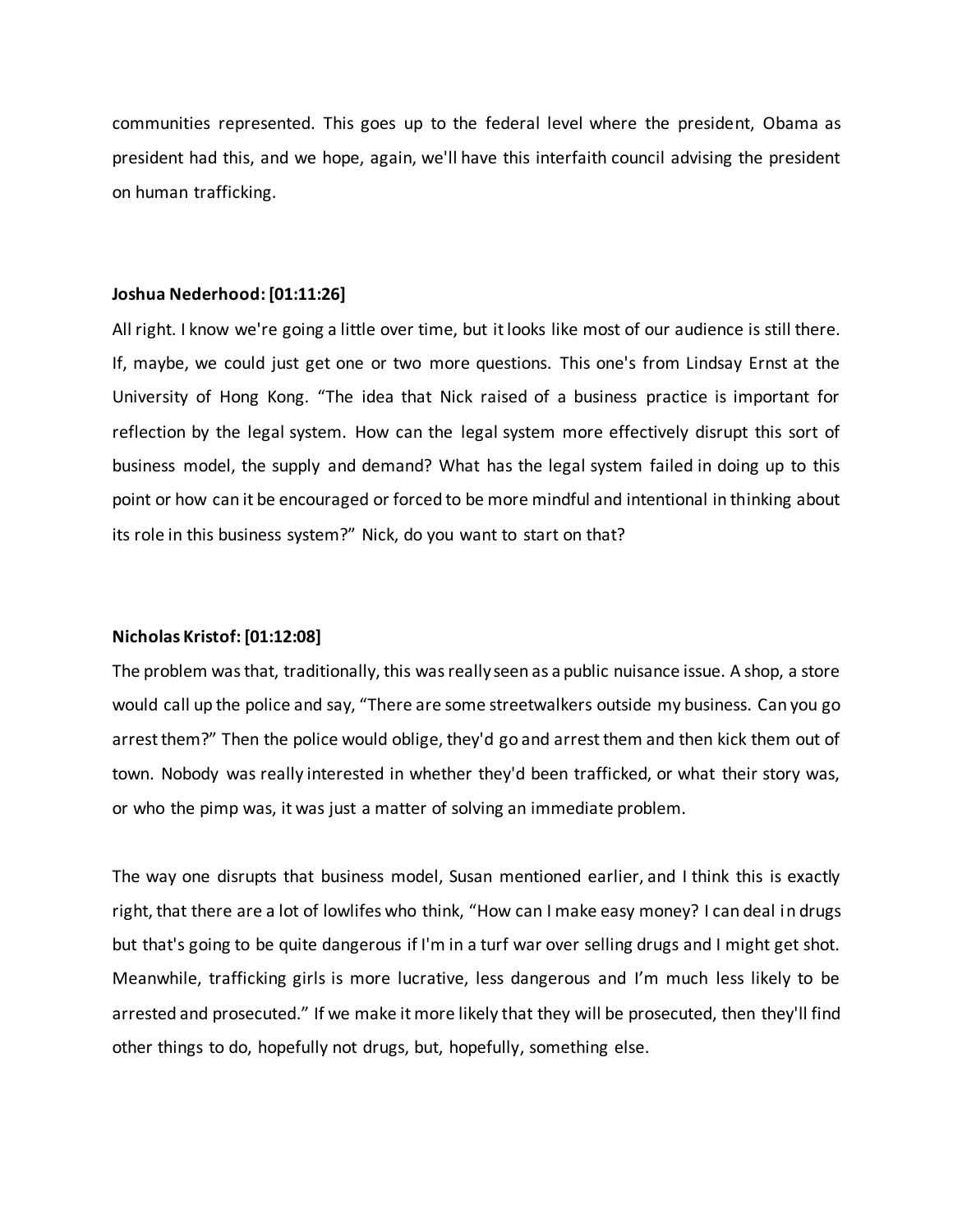We did, to some degree, see that with federal prosecutions that some US attorneys are much more aggressive in going after traffickers than others. It seemed that the pimps, when they were taking women from city to city, they learn to avoid those districts where US attorneys were more aggressive in pursuing these kinds of prosecutions. Basically, it's something that has to be pursued at the local level, not with federal prosecutors, but we can make this less lucrative and a higher risk and then, hopefully, they will go into stealing motorcycles instead.

### **Susan Breall:[01:14:18]**

There's also the big-time trafficker who hung himself in the New York prison. I forget his name, the famous guy. I only bring him up because there are ways to get restitution from those big-time exploiters. Many of the survivor victims of his exploitation, some of them who had business relationships with clients who were fairly well known, there's a movement to get restitution for every single one of them. So, restitution is also a way to, maybe, give back some money to the survivors.

#### **Antonia Lavine: [01:15:11]**

The international community started the effort for the international, the United Nations protocol against human trafficking as part of the broader effort to combat organized crime, and particularly human trafficking. One of the main ideas was exactly this idea shared by Nick that, if you want to stop the market, you must make it not productive, not bringing – you have to make sure that the benefit is outweighed by the danger of being prosecuted and by what you pay for the business to work. That is why the international efforts started to create the convention against organized crime.

Unfortunately, not the human rights efforts, not the human rights movement, succeeded to gather the international community but rather the governments in an effort to get the money from this lucrative business and make it less profitable. This seems to me a very good concept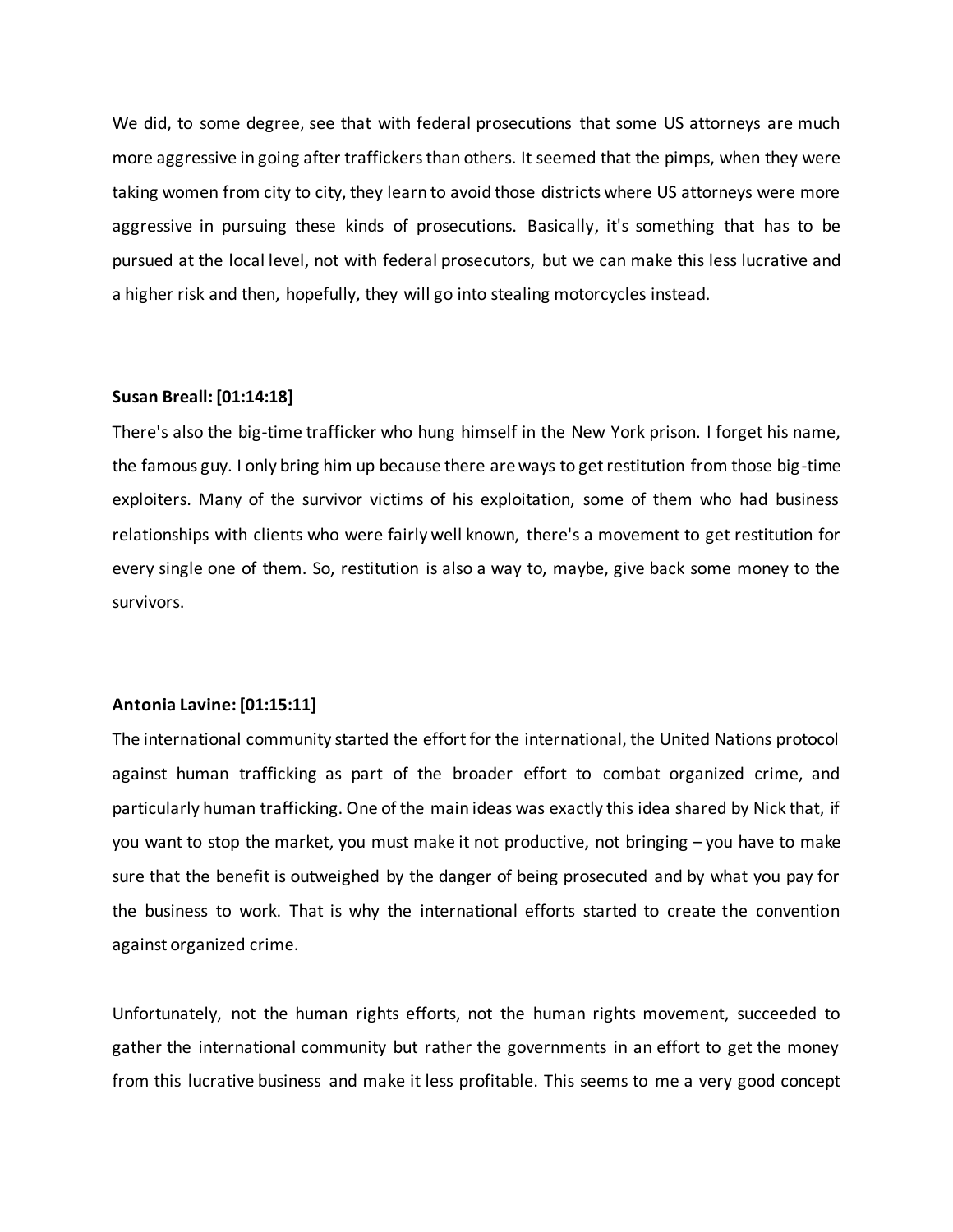actually. It's very important in the anti-trafficking field in the international seizure and confiscation of assets and, of course, the use of this asset to compensate and reparate the victims of human trafficking.

### **Joshua Nederhood:**

All right. Maybe just one more question. This is the International Symposium on Girls in Conflict with the Law, but there are some male victims of sex trafficking. Maybe just some final thoughts from each of you on, maybe, gender-informed ways of dealing with this issue, how to, maybe, differently deal with boys or girls who are being trafficked. Then we'll wrap things up. Maybe starting with you, Judge Breall.

### **Susan Breall:**

Certainly, there are absolutely male survivors of domestic child sex trafficking. In fact, at the San Francisco Collaborative Against Human Trafficking Symposium last year, our keynote speaker, which was Judge Lung, he was from Colorado and he was a survivor as a child of sex trafficking. His trafficker was his own father. I don't know how to engage more of the boys but my court, just to be clear, is not a gender-specific court. My dependency court, my enhanced calendar is for both young men and young women but, interestingly enough, it's the young women who have mostly been recruited by the traffickers and somehow end up in my court, but it's not to say that there are not survivors of trafficking who are male.

#### **Antonia Lavine:**

San Francisco was pioneering in working with male survivors of human trafficking. Say, our prominent organization that, unfortunately, collapsed a few years ago started one of the first programs in the country working with male survivors of human trafficking. We at San Francisco Collaborative collaborate with survivors, male survivors of sex trafficking. They have been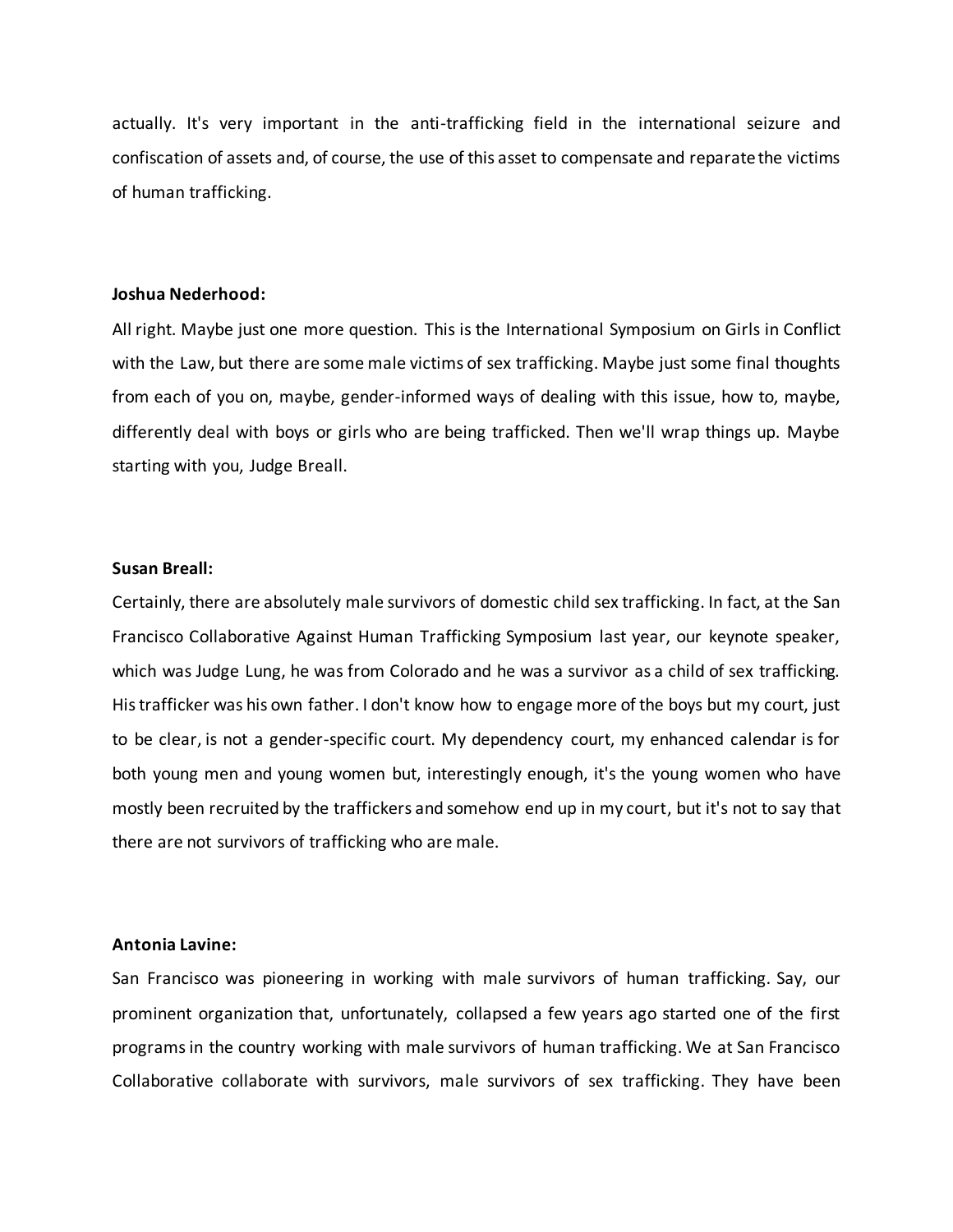consulting us, speaking at events. One very important aspect when we speak about gender is addressing the LGBTQ community. The stigma is worse in this community. The service is lacking, not many organizations work.

The problem is that it's very hard to identify victims when you have such a high level of stigma and the marginalizing that we spoke about, but it's a very important issue. Even though sex trafficking is viewed as gender-based violation and many, as Judge Breall said, are actually the girls, boys are not immune. We had seen many such cases as well.

### **Nicholas Kristof: [01:20:21]**

I would just add that, whether it's boys or girls, that the pattern for teenagers is often quite similar and it involves a boy or girl who is in a situation that is intolerable at home. Maybe it's somebody abusing them, maybe somebody neglecting them. They run away and they go to the bus station. The only person looking out for kids like them at the bus station is a pimp, gives them food and a place to stay. If it's a girl, he tells her that he loves her and then he controls her. We should be able to compete with pimps in providing social services at bus stations. We can, try harder with that around the country, whether with boys or with girls.

#### **Joshua Nederhood:[01:21:18]**

Thank you so much all of you panelists for that really rich question and answer session. John, did you want to make any quick comments on our upcoming events and then we'll wrap things up.

#### **John Kamm:**

There we go. Thank you, Joshua, and thank you for all of you for contributing to this exceptional session. Moving forward, we have another event on March 2<sup>nd</sup> in these series of webinars. I hope you all will join. Bear in mind that all of these sessions will be and are taped and will be available